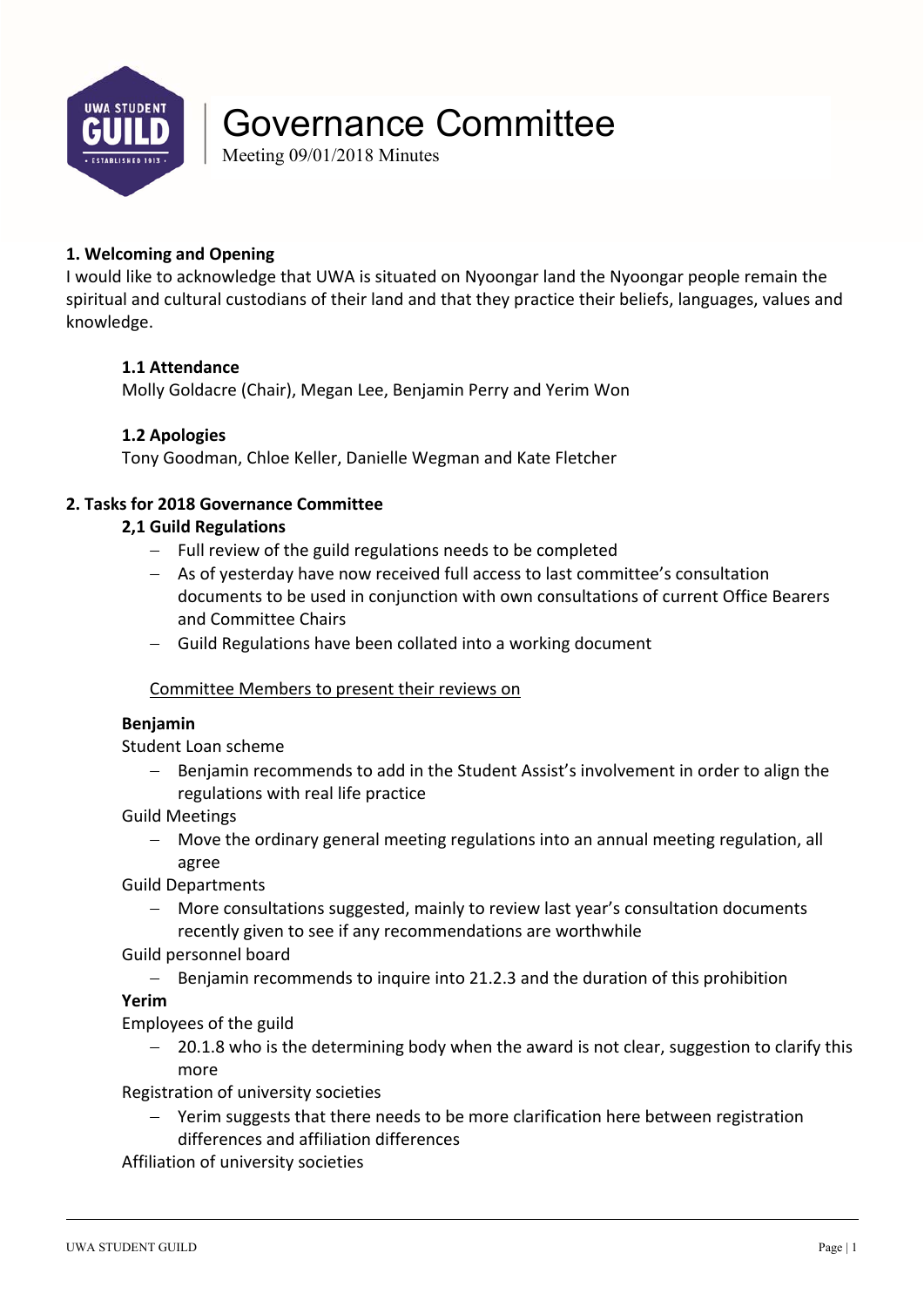

# Governance Committee

Meeting 09/01/2018 Minutes

- Yerim notes that there is no mention of a university society in the definitions, is this being assumed the same as student society
- Affiliated societies membership
	- 12.2.2 Yerim suggests that perhaps this section is not relevant anymore

### **Molly**

Adds that there are a lot of minor inconsistencies in wording and grammatical errors that will be amended into the document by the 19<sup>th</sup> of January

- 3.1 General Regulations
	- Molly suggests that we should move Treasurer and Secretary into one General Secretary position. It will still remain as an elected position through Guild Elections. Secretary receives more support now through student administration and the treasurer is most busy during particular times in the year so moving them together makes logical sense
- 4.1 Current Office bearers
	- Remove Student Parents on campus Officer as it has been a vacant position for a long time and removal does not limit future involvement
	- $-$  Include the Access department Officer
- 7.4 Guild department Ordinary general meetings
	- There is a suggestion from Molly to make this into an annual general meeting, all agree
	- Molly advises all to add their recommendations and changes to the working document by Friday the 19<sup>th</sup> of January 2018
	- Any further consultation any member feels needed to also be added into the document and organised through Molly Goldacre

### **2.2 Guild Election regulations**

- $-614(3)(b)(ii)$ 
	- o Molly recommends changing the signing of nomination forms to have to be signed at the nomination desk which means they must be witnessed by someone in staff administration
	- o This is to make sure we are encouraging legitimate nominations and protect students from being coerced and forced into signing a nomination form
	- o Will ideally prevent the ballot from being of the same large size as the 2017 election
- $-614(3)(b)(iii)$ 
	- o Molly recommends the inclusion of a deceleration about attending handover
	- o Setting out clearer expectations of the importance of taking on this role and nomination
	- o Outlining a clearer process if nominee is successfully elected and the timeline about their transition onto council
- $-614(9)$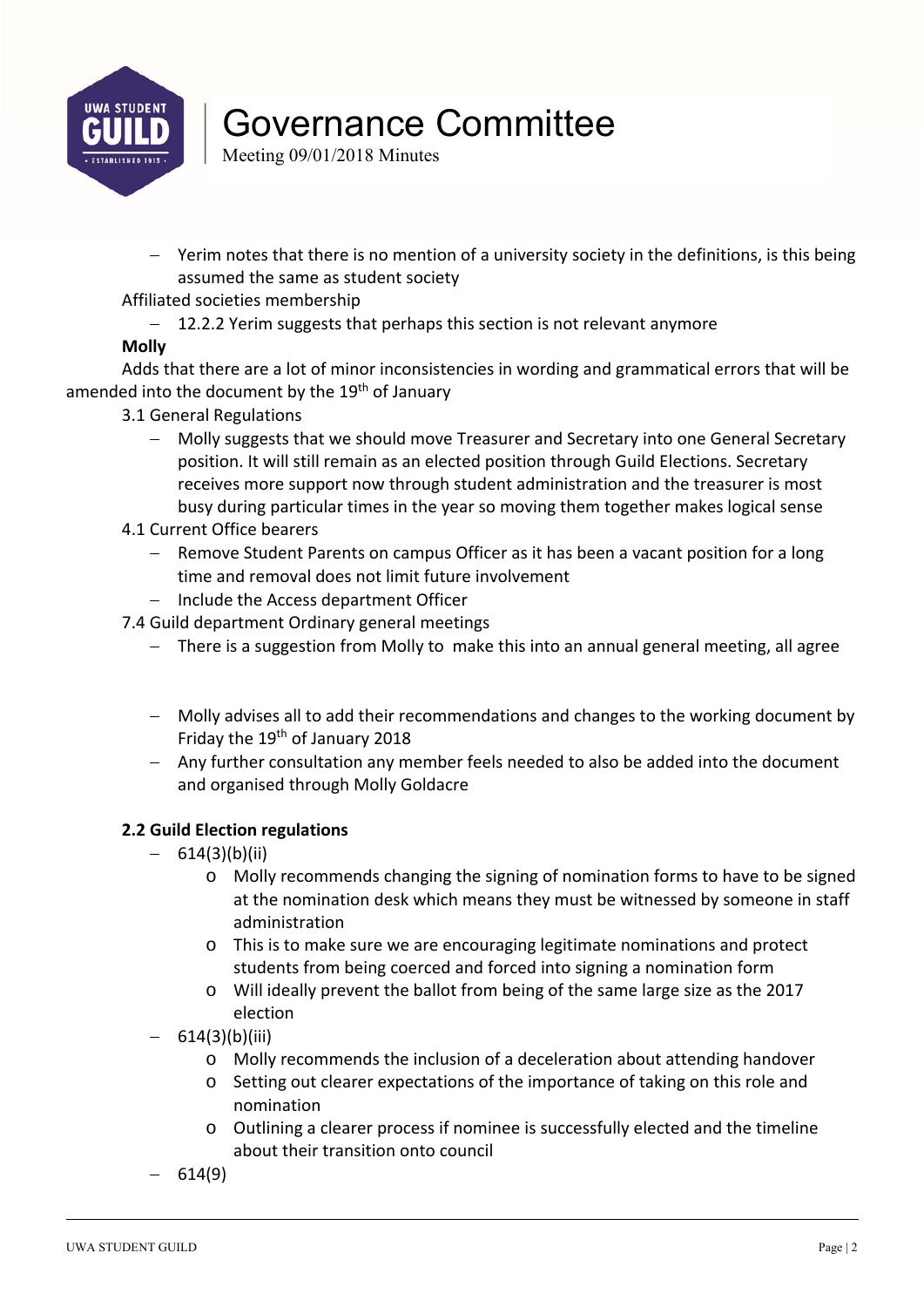

# Governance Committee

Meeting 09/01/2018 Minutes

- o Molly Recommends changing the lodgement of the deposit so that the individual nomination and deposit is paid at the same time
- o Fee to stay the same at \$10 but coinciding the two gives a monetary importance to the individual signing the form and gives it more gravity then simply signing

### $-622(3)(a)$

- o Molly recommends a reduction in the printing cap by a minimum of 50%, to at least 6,300 in total
- o Further consultation needed on how that 12,600 was selected

### **2.3 RSD Rules**

- Previous committee passed new RSD rules however some minor concerns surrounding the removal of the role of VP
- Further consultation required with RSD Director Maddie once she returns from over East

### **2.4 Education Council Rules**

- Education Council president Conrad Hogg has reached out to Molly for recommendations on Education Council Rules
- A further meeting has been scheduled and all issues will be brought to next meeting by Molly

### **2.5 Publications Committee**

- A review of the publication Committee's rules has been given to Molly which will be done in consultation with the Pelican Editors
- Benjamin also expresses interest in assisting with this review and process

### **3.0 Next Meeting**

Date of next Governance meeting TBA, please email all apologies to chair@guild.uwa.edu.au before the meeting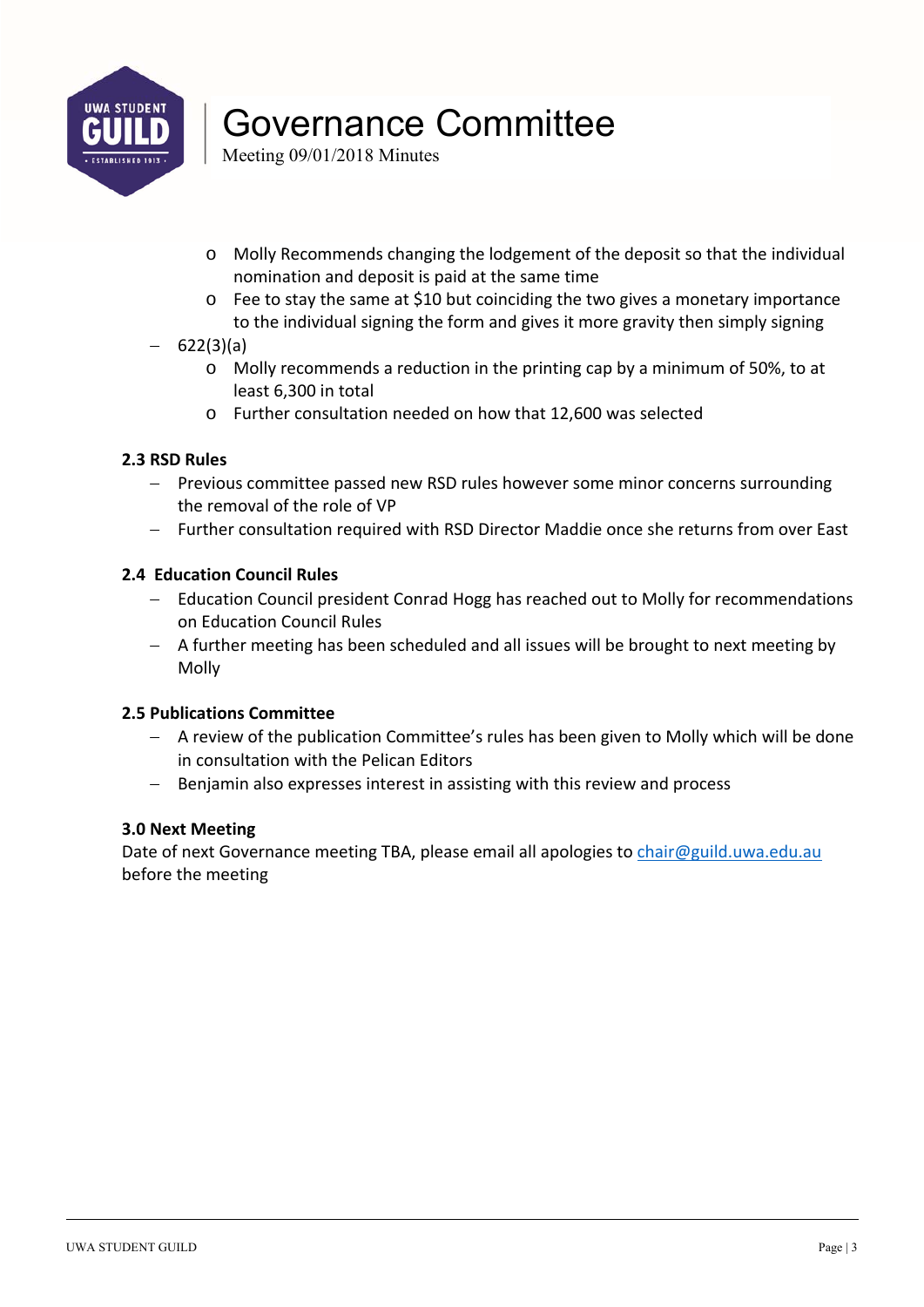

Governance Committee Meeting Minutes 11:00am 14 February 2018

#### **1. WELCOME AND OPENING**

#### **1. Attendance**

Molly Goldacre (Chair; MG), Megan Lee (ML), Kate Fletcher (KF), Tony Goodman (TG), Danielle Wegman (DW), Ben Perry (BP)

#### **2. Apologies**

Chloe Keller (CK)

#### **3. Proxies**

Joseph Chan (Proxy for Yerim Won; JC)

**4. Observers**  N/A

**5. Absent** 

#### **2. DECLARATION OF POTENTIAL OR PERCEIVED CONFLICTS OF INTEREST**

N/A

#### **3. CONFIRMATION OF PREVIOUS MINUTES**

Minutes of 21<sup>st</sup> November 2017 (are there any more recent?)

#### **4. ITEMS FOR COMMUNICATION**

None

#### **5. Guild Regulations Made Under Statute 20**

#### **5.1**

First draft to approve. Just secretary, not treasurer as well. Non-voting council to become standing invitees. If allocated budget, same reporting requirements. AGM, working with lawyers & UWA, to be approved by Senate. Want updated Statute 20 Review for 2019.

CK/ TG/ Mary Petrou, made recommendations for election regulation changes. TG working on, table for March Senate meeting on the  $12<sup>th</sup>$ .

To liaise with Jackson McDonald to fine tune recommendations. MG and TG to organize by the end of this week (16/2/18). ML needs to submit to Deirdre De Souza by end of February.

#### **5.2**

Emma at UWA suggested sort election regulations first.

Further discussion required around the increase of the \$10‐\$20 fee and allowed number of printed pages.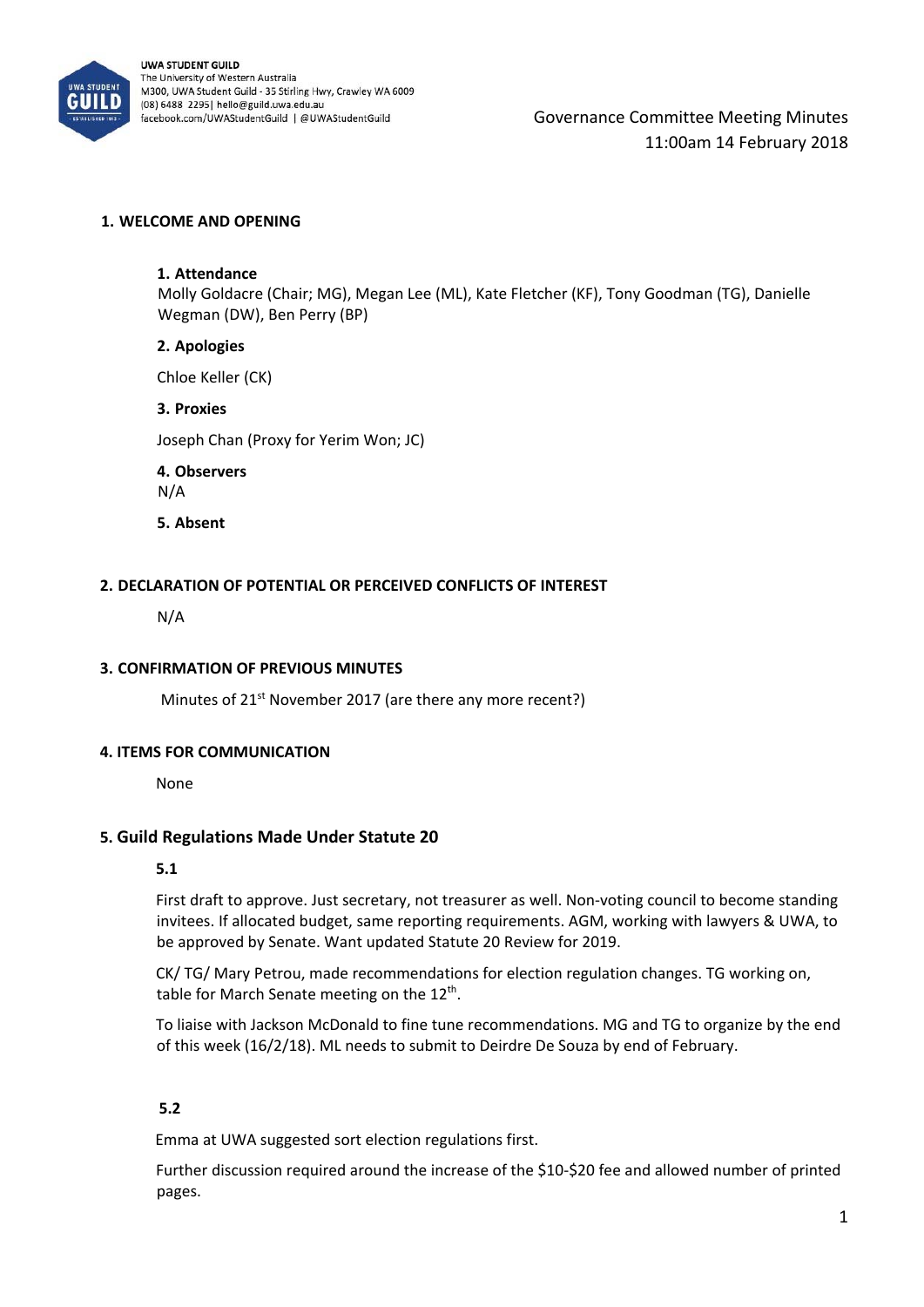

### Governance Committee Meeting Minutes 11:00am 14 February 2018

A query regarding what is to be done with a recount. State Electoral Act can confirm, or TG will check with Jacksons.

### **5.2.1**

Transition Policy‐ It was suggested first committee meetings to be held in early December so there can be a handover process between old and new Chairs. They could occur end of second semester. Need to decide on a first meeting, agree to attendance, provide Governance training before the  $1<sup>st</sup>$ December.

#### **5.2.2**

Tiered Membership‐ A discussion took place around a reward scheme option. New POS (point of sale) system means you can track birthdays. The more you use, the more rewards you could earn. ML thought the tiered system might be too costly for students, they already pay SSAF.

#### **5.2.3**

Yerim is looking into the regulations and affiliations of student societies.

#### **5.2.4**

KF will take discussions away. Practices they do are not captured in writing. Regulations? For example, the time period for investigations. ML suggests looking at Jacob Fowlers document from last year.

#### **5.2.5**

ML has been in discussions with Gina Barron from the Complaint and Resolution Department (C&R) regarding the changes to their regulations and trying to unify them with the Guild. Any complaint that could receive a criminal conviction is to be handed to C&R. Need to formalize a report back process so that the Guild can action it. For example, exclusion, suspension or expulsion. To reflect in our disciplinary proceedings. Need a meeting organized to review/ update our disciplinary process. TG queried if a budget would be needed for drafting and legal review.

- $\triangleright$  MG to arrange a fortnightly working group to create a draft copy.
- $\triangleright$  ML to send a table format to MG to identify the justification of changes.

#### **5.2.6**

TG highlighted that changes to Guild roles need updating. He will forward to CK/DW to assist with track changes.

### **5.2.7**

BP queried why our committees don't just say 'one member of each gender required'.

ML explained UWA requires that one member can't be a Cis-man, an individual who has only ever identified as a man. Currently one member is female. It was a stance of affirmative action to help women into committees.

#### **6. Residential Students' Department (RSD) Rules**

Consultation between MG and Maddie Hedderwick. Finding the election process problematic. She would like someone she can delegate to as she has no Vice President. The can create their own standing orders and should run as all other Guild Committees. There have been issues with voting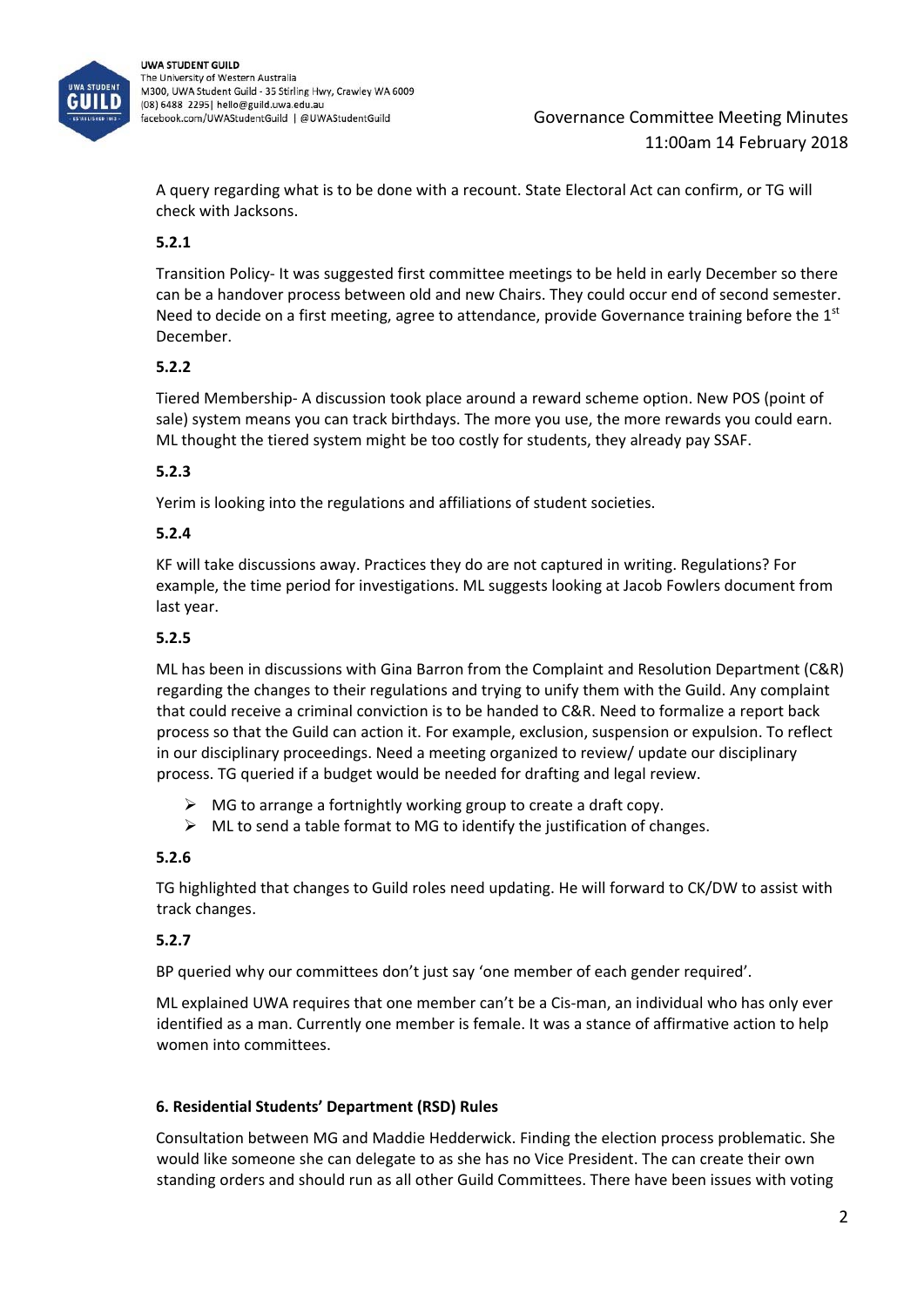

### Governance Committee Meeting Minutes 11:00am 14 February 2018

and the election processes previously, particularly regarding college numbers (ratio of different universities) and voting.

 **Motion:** RSD is a department of the Guild which means the VP position must be a UWA student. Motion Accepted by voting members.

#### **7. Promotions and Publication Policy**

Review meeting completed with Danielle Browne, will meet with a preliminary revision document post o‐day. MG requires clarification for approving documents and posters.

#### **8. Education Council Regulations**

Minor structure changes. Rule 7. Start updating name changes.

 **Motion:** Proposed changes to WASAC Chair, Pride Officer, President to Residential Officer. Motion accepted by voting members.

#### **9. OTHER BUSINESS**

N/A

#### **10. CLOSE AND NEXT MEETING**

To be confirmed.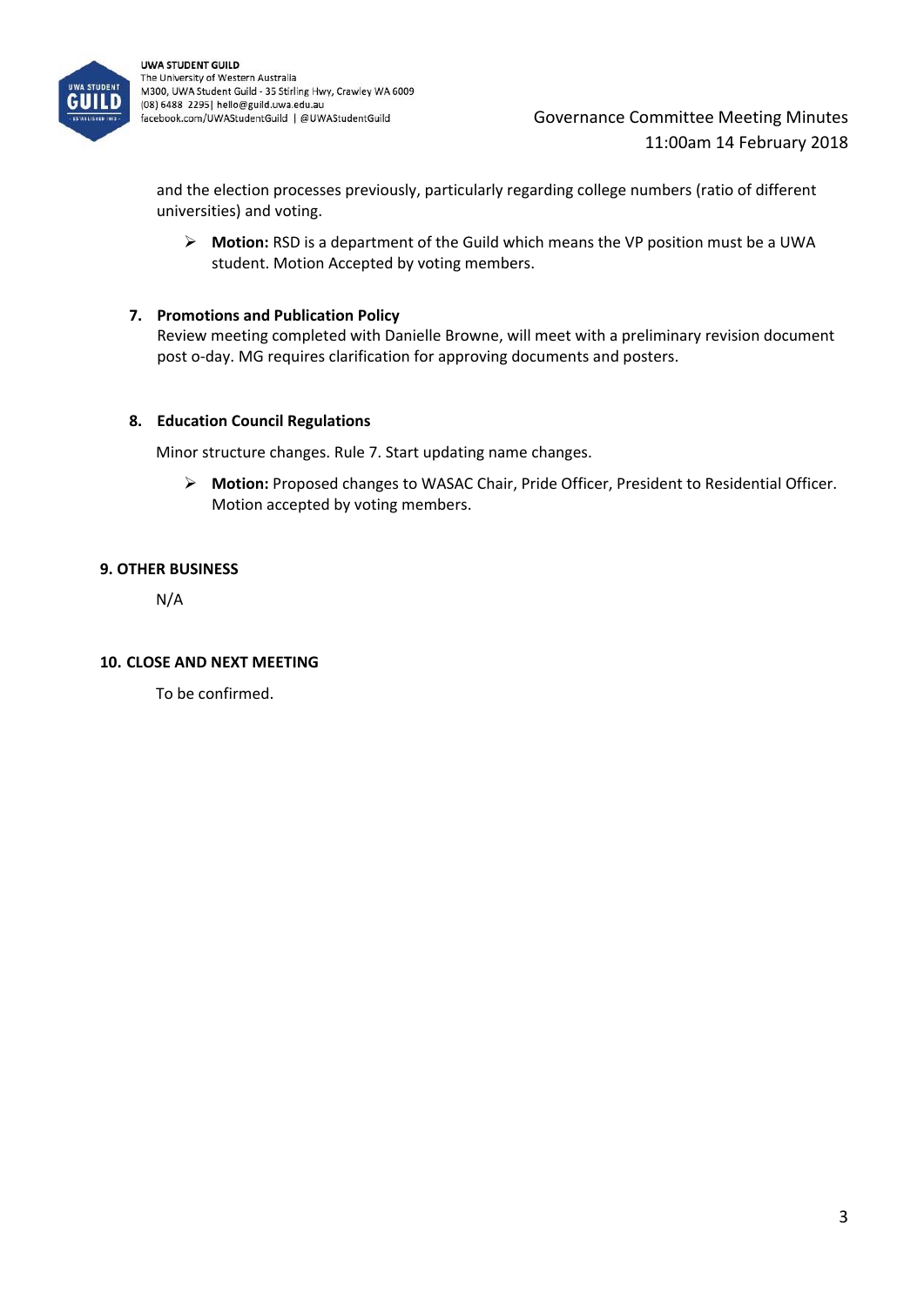

Governance Committee Meeting Minutes 8:30am 5 April 2018

#### **1.0 WELCOME AND OPENING**

#### **1. Attendance**

Molly Goldacre (Chair; MG), Megan Lee (ML), Tony Goodman (TG), Danielle Wegman (DW), Ben Perry (BP), Mike Anderson (MA), Sharon Ndjibu (SN), Lachlan Waller (LW), Yerim Won (YW).

#### **2. Apologies**

Chloe Keller (CK), Kate Fletcher (KF)

**3. Proxies** 

**4. Observers**  N/A

**5. Absent** 

MG acknowledges that we are situated on Noongar Land and pays respect to Elders past and present.

#### **2.0 DECLARATION OF POTENTIAL OR PERCEIVED CONFLICTS OF INTEREST**

None.

#### **3.0 CONFIRMATION OF PREVIOUS MINUTES**

Minutes of 14th February 2018‐ Approved.

#### **4.0 BUSINESS ARISING FROM MINUTES**

None

#### **5.0 GUILD REGULATIONS MADE UNDER STATUTE 20**

#### **5.1 Table of Changes Document**

MG‐ if there have been no responses received by tomorrow from posting the changes on the noticeboard then they will have passed. Want to send to June Senate. Changes were started in January, document can be drafted once approved by committee. Registration of societies and clubs doesn't reflect the current vote process. This will be included in the table once clarification received.

BP queried whether the Personnel Committee was still needed as they haven't met in 3‐4 years. ML confirmed this was required especially when they meet regarding the EBA (due in 2018). MA‐ is The General Secretary elected?

MG confirmed this, and that the role will be moved out of the Guild Executive.

ML has been approached by Jenny Ophel (Associate Director‐ HR) in regard to restructuring the Welfare and Equity & Advocacy Committees. Can we spread load as they find it hard to juggle? Rework those two committees, as it can be hard to take on the work load.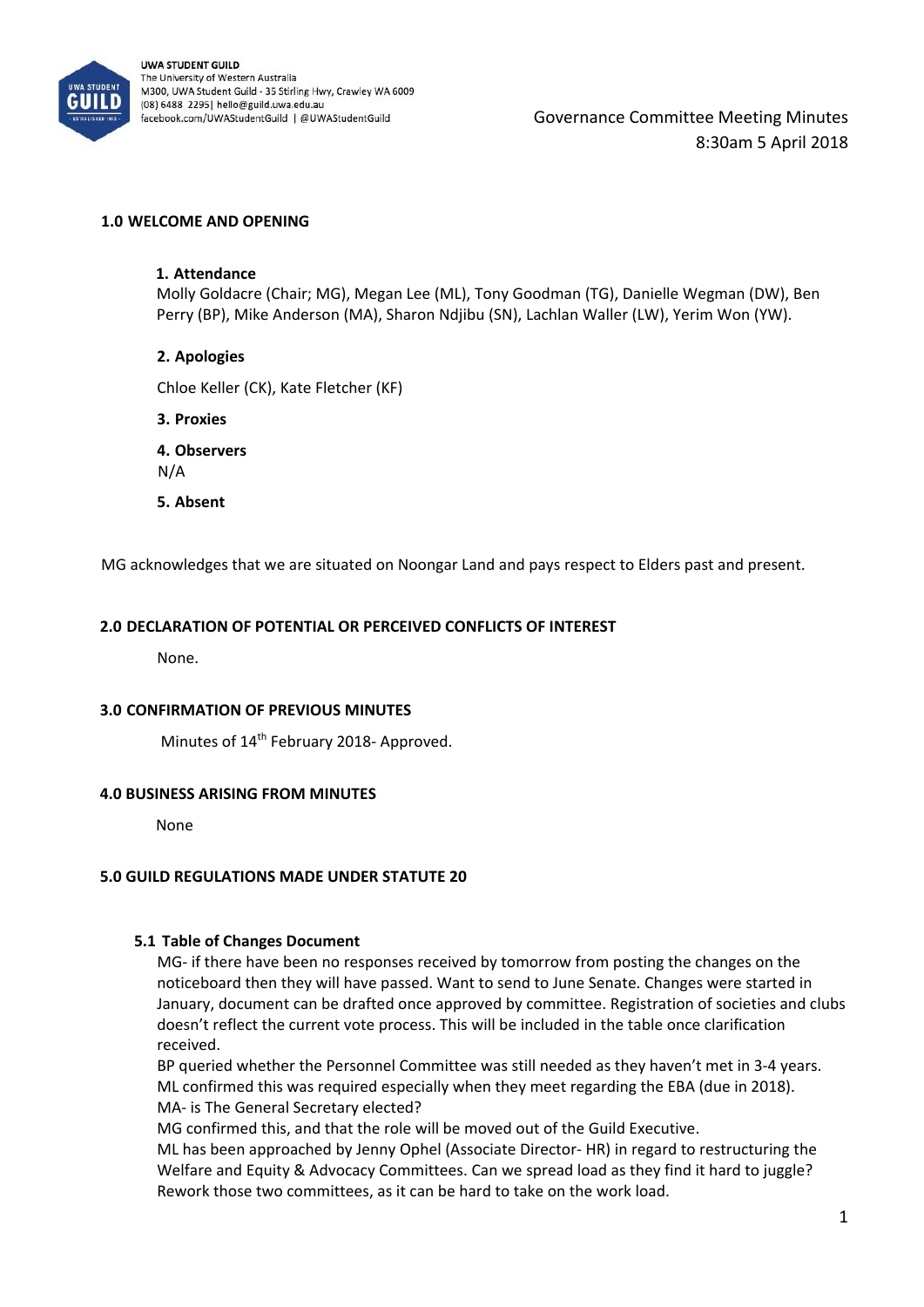

MA‐ Expanding the membership or merging the two committees?

ML suggested considering both. They could either have an internal and an external focus or have more students added. Projects do overlap.

ML raised that WASAC is a separate body. It is good practice for The Aboriginal and Torres Strait Islander Students' Officer to have their own representation. Make similar role to Sports Councillor who sits on Council. More difficult change than first thought. The role supports the WASAC Chair, who have an entirely separate, independent organization but has a vote. MG will follow‐up.

 $\triangleright$  Vote to approve the SOC, Welfare and WASAC changes: Passed.

#### **6.0 POSTGRADUATE STUDENTS ASSOCIATION**

MG‐ PSA have added a few positions. The Election rules have stayed the same. The yellow highlighted sections just need the cross referencing worked out.

#### **6.1 Vote on Updated Rules**

ML‐ 11.9b) in the Rules. Responsibility of a Media Officer. No student rep is entirely responsible for social media. It needs to reflect current Guild staff involvement. Staff find images, check for good engagement.

BP‐ does this affect 11.9c) as well?

ML‐ That's broader, so fine. Advertising.

MG‐ suggested amending 11.9b) to "Liaise with relevant Guild staff members for updating, moderating and maintaining…".

ML‐ 13.1 is the Guild President's honorarium.

TG‐ are you sure it's an honorarium?

ML confirmed it is and that annual leave received is a courtesy, Fair Work doesn't apply to the role and there is no requirement to complete timesheets.

Discussion regarding need for ballot papers. Considered an option if electronic voting not available.

 $\triangleright$  Vote to approve the updates to the PSA Rules: Passed.

#### **6.2 Vote on Updated Election Rules**

 $\triangleright$  Determined there was no requirement to vote as there were no changes (administrative).

#### **7.0 ENVIRONMENT DEPARTMENT**

#### **7.1 Vote on Updated Rules**

MG‐ changes made as things weren't working. Any questions?

MA‐ Section 3, Deputy Environment Officers. Failing to come to a consensus. Is this redundant?

ML‐ The current officers can give insight, but the Officer Elect has the casting vote.

MG‐ 3.1.3 to be deleted. Will take the feedback away as we can't pass comments.

#### **8.0 PUBLIC AFFAIRS COUNCIL**

#### **8.1 Vote on Updated Public Affairs Council Rules**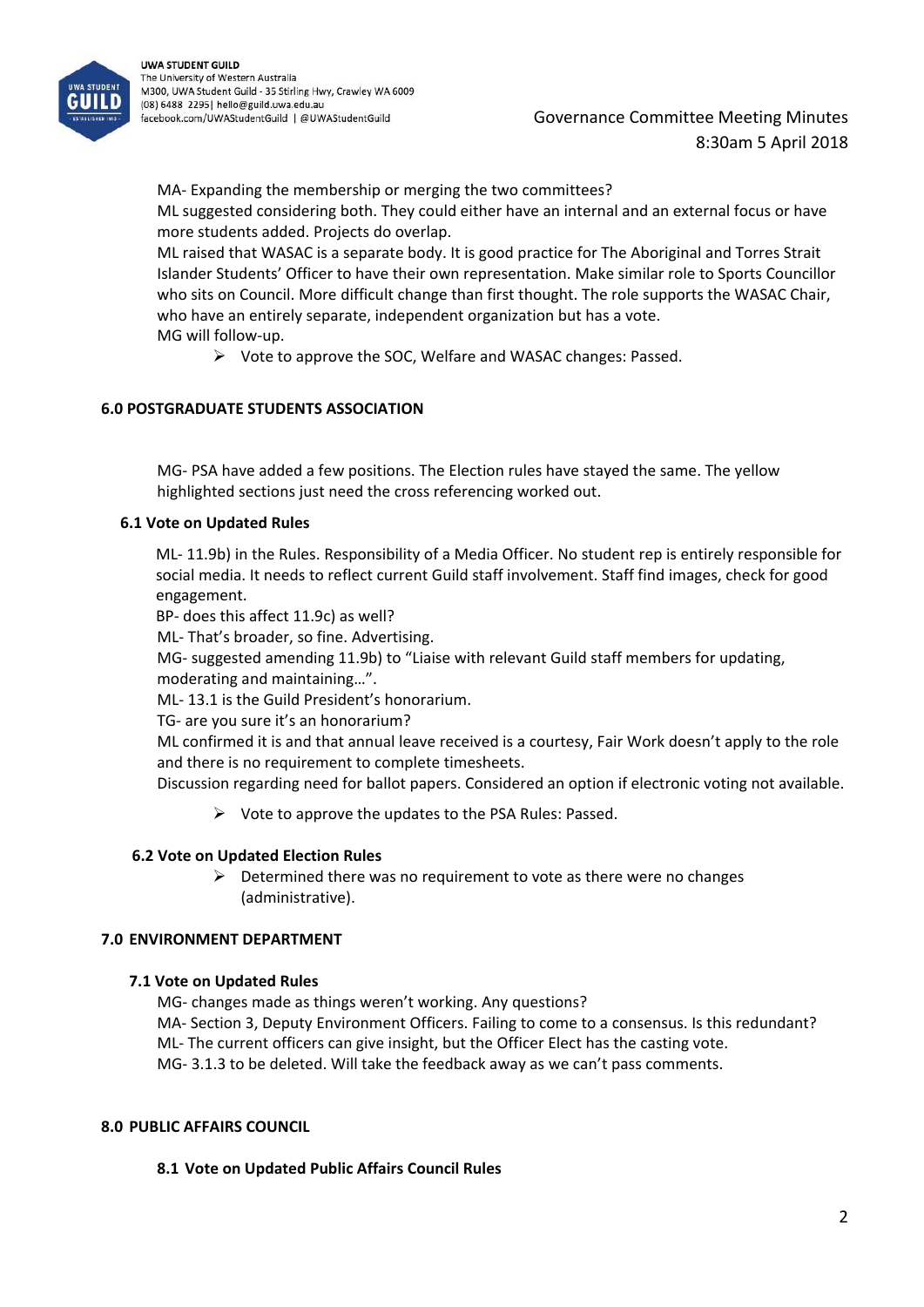

BP wanted to confirm if standing orders were the same as Guild Council. ML confirmed this. MA‐ highlighted that 4.2 and 5.6 has redundant phrasing.

MG has worked on the phrasing previously.

YW-enquired about 6.2 regarding subcommittee collaborations. Fringe advertising subcommittees. How are these different to the regulations?

ML‐ PAC and VP can create subcommittees such as the Social Justice subcommittee.

MG‐ will pass feedback to Joey, 'collaboration' may not be the same as used in the regulations. YW‐ Appointment of Directors 6.8? Feel it needs more clarity about what they are running. Gives a lot of leniency.

ML‐ could be anything such as a one‐off project. There has been a previous Director for the Social Justice Club, when the VP needed assistance. Function as a co‐chair. Role is to be defined by PAC and must publish a job description at time of nominations. It is an ADHOC position. Needs to define if PAC or PAC committee.

MG‐ will take to Joey to work out detail.

#### **9.0 GENERAL BUSINESS**

#### **9.1 Assignment of key tasks and projects**

MG‐ more regulation changes ahead. Will draft positions we know.

#### **9.2 Upcoming review:**

#### **9.2.1 ISS constitution review**

MG‐ they have now voted people in. ML will send draft document from December 2017 to MG.

#### **9.2.2 Protest Policy**

KF is not in attendance so no update. MG will send out updates as they come about.

#### **9.2.3 Residential Student's Department (RSD)**

BP‐ Does Albany Department have departmental rules?

ML will try to find. Also recommends asking Melissa the Archivist.

RSD is aiming to get a vote on council. BP working on KPIs over a two year period to see if they are functioning. Writing why there is a case. Would like to confirm if this will be approved? MG‐ Push to streamline council, no excess votes. Students living on campus are exposed to a few

more issues. Make sure not just handing out a vote. Want to know they are supporting students on campus.

ML‐ Similar process for moving collectives into departments. RSD is an established department. Needs KPI's as haven't consistently performed. Need Guild Council behind them to make it easier to achieve changes with College Administration.

TG‐ will these go into the regulation changes.

MG confirmed this won't be the case for this year due to the two year period.

ML‐ need to show achieved 2 year KPIs first.

TG‐ RSD representation, get a vote as opposed to just a policy.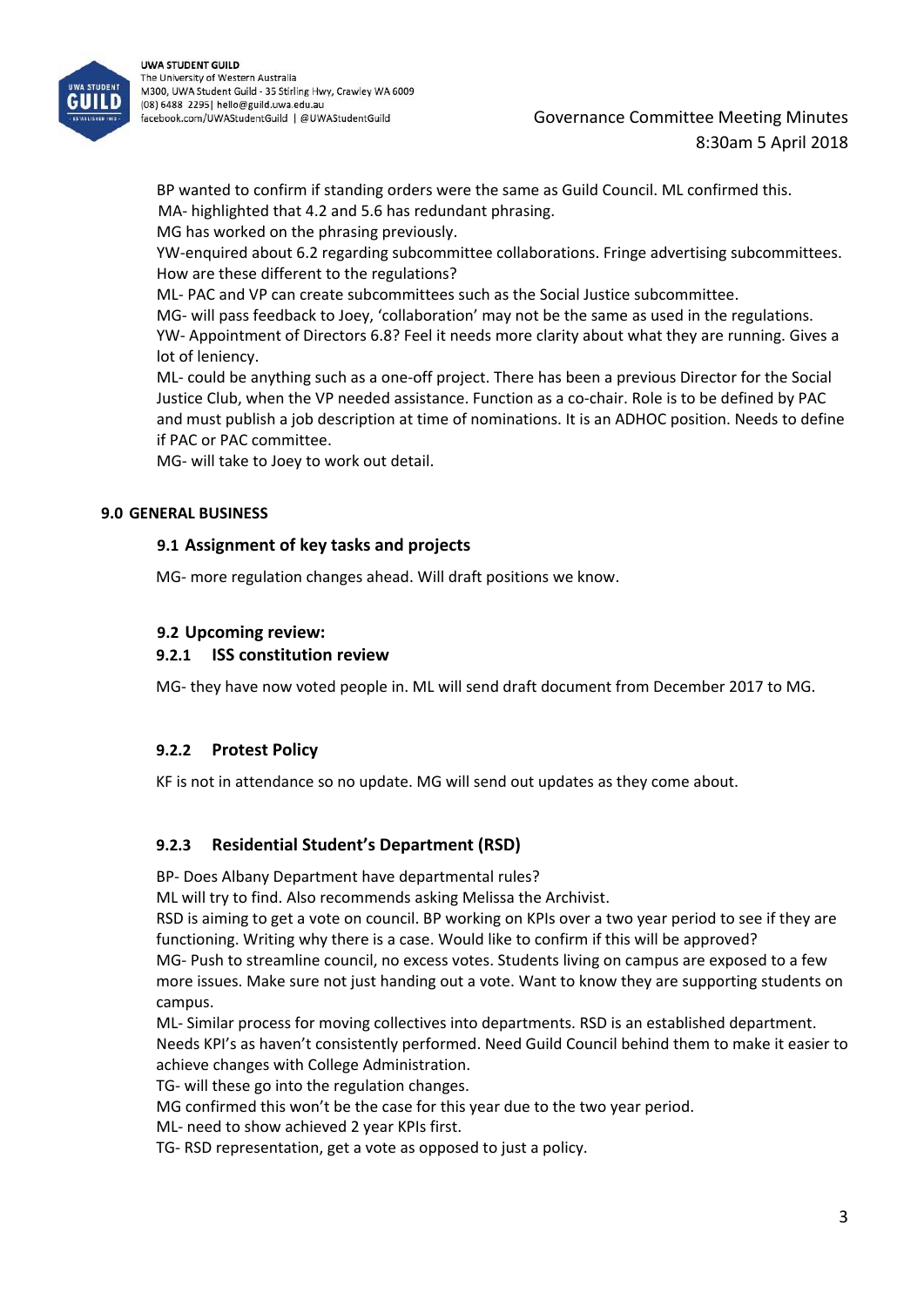

Governance Committee Meeting Minutes 8:30am 5 April 2018

ML‐ Uni regulated apartments. Maybe RSD should have involvement with student tenants? Advocate for rent etc. Curtin are looking at privatizing residential living so we need a strong, sustainable RSD.

MA‐ has the RSD President been elected in the past?

ML‐ recently changed process. AGM so committee votes, only UWA students elected.

MG‐ will send past and present process out to the committee.

ML‐ Guild has let slide in past. KPIs allow active engagement/ checks.

BP‐ is two years a good time frame?

MG‐ sustainable, representation to be updated as soon as possible.

ML‐ 2 years from end of this year. See consistency with new office bearers.

BP‐ Albany wants a handover guide. Confirmed there is a SOC guide that can be used. Once the rules are found it should be easy to write.

MA- Guild regulations. Access rules. 2 co-chairs. Technicality.

ML‐ no minutes, no verification the change happened. Might try and change to a single position. MG‐ will follow up.

#### **10. CLOSE AND NEXT MEETING**

To be confirmed.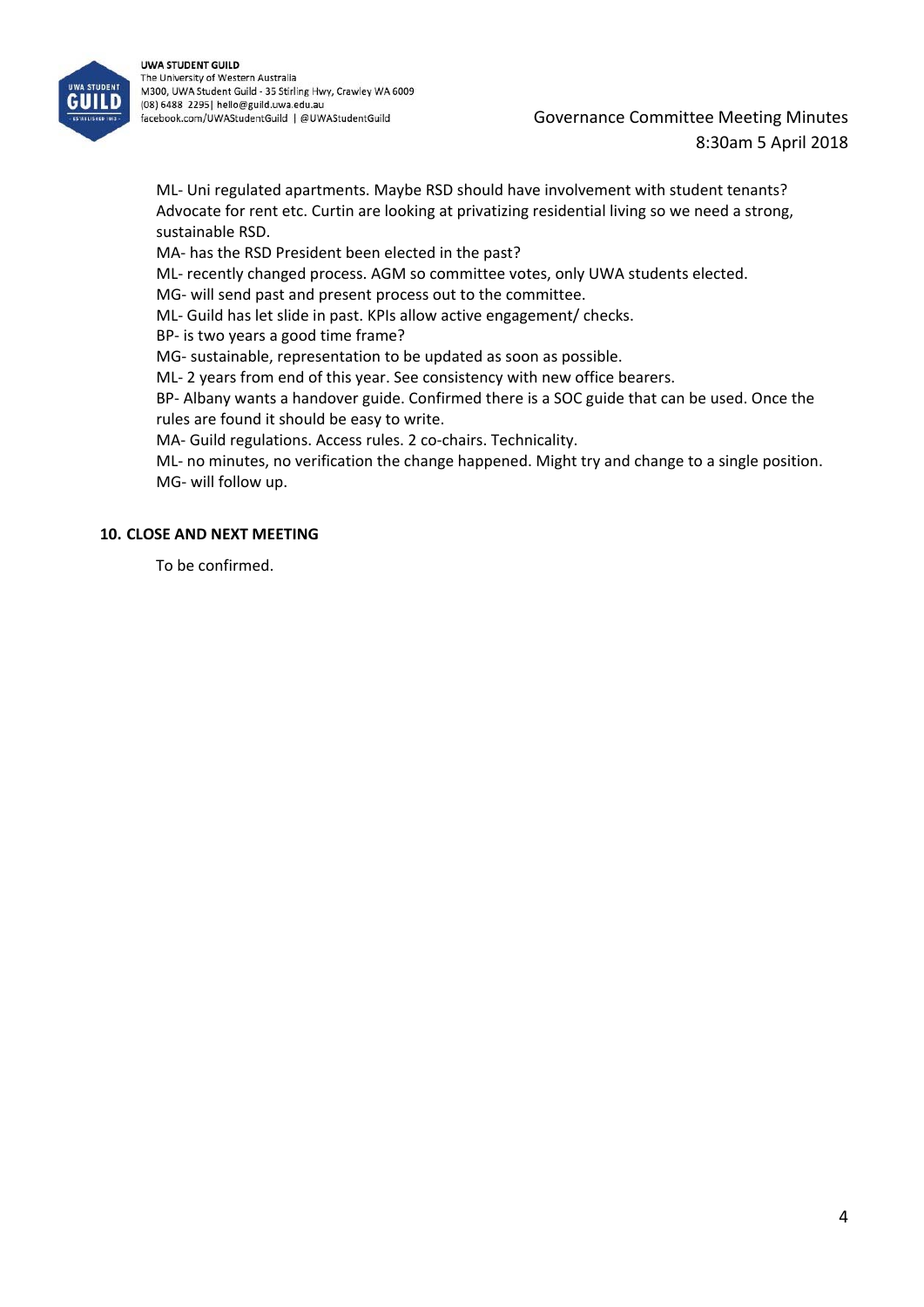

#### **1.0 Acknowledgement of Country and Welcome**

#### **1.1 Attendance**

Molly Goldacre (Chair; MG), Megan Lee (ML), Tony Goodman (TG), Ben Perry (BP), Mike Sharon Ndjibu (SN), Lachlan Waller (LW).

1.2 **Apologies**

Chloe Keller, Yerim Won

- **1.3 Proxies**
- **1.4 Observers**
- **1.5 Absent**

#### **2.0 DECLARATION OF POTENTIAL OR PERCEIVED CONFLICTS OF INTEREST**

2.1 None

#### **3.0 CONFIRMATION OF PREVIOUS MINUTES**

- 3.1 Error: NOT moving the general secretary out of Exec
- 3.2 Passed as amended unanimously

#### 4.0 **BUSINESS ARISING FROM MINUTES**

4.1 None

#### 5.0 **EDUCATION COUNCIL REGULATIONS**

#### 5.1 Discrepancies:

- 5.1.1 RSD 'Director' should be 'President'
- 5.1.2 Rule 6(v) is subject to itself.
- 5.1.3 Discussion was had to include the Modus Operandi for selected the winners for those awards as well as the criterion to be assessed.
- 5.1.4 BS emailed regarding a discrepancy between Rule 1(i)(e) members and invitees and Rule 3 Faculty society representatives. No actual discrepancies here **but** need to change 'AGM' to 'Annual General Election'.
- 5.1.5 MG to take back to Ed Council to clarify and make clearer the issues raised above in 5.1.4.
- 5.2 REFERED BACK TO CONRAD.

#### 6.0 **PUBLIC AFFAIRS COUNCIL RULES**

- 6.1 ML: No issue with Part 3 Club Finance being in there but it doesn't need to be there as it is required by being an affiliated club to SOC.
- 6.2 MG: If not a substantive issue, fine to have that in there for consistency sake.
- 6.3 PASSED UNANIMOUSLY

#### 7.0 **ENVIRONMENT DEPARTMENT RULES**

- 7.1 MG: Changed to reflect the way the Enviro department works and brings it in line with other departments that appoint their committee members.
- 7.2 PASSED UNANIMOUSLY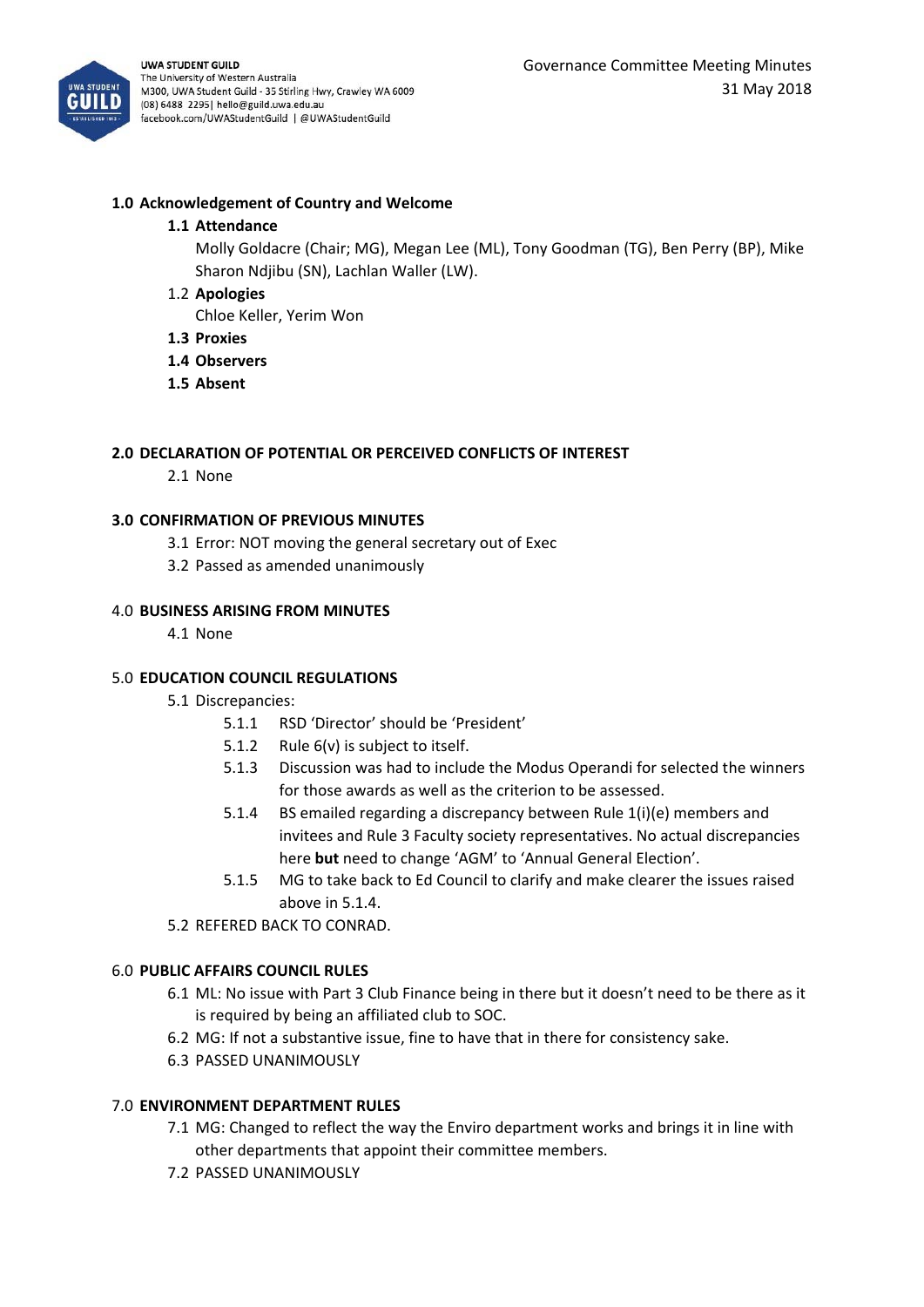

#### 8.0 **WOMEN'S DEPARTMENT RULES**

- 8.1 Roshni notified Molly that there were a few more changes that needed to be made, to make the department rules language more inclusive.
- 8.2 MG asked the committee if there were any further changes the committee had to notify Roshni about. The committee had none.

#### 9.0 **RSD KPIs**

- 9.1 Number 7 on the Fail KPIs to be removed.
- 9.2 Discussion around Number 5, addition of ICC minutes as those meetings are very frequent. Further discussion needs to be had around whether it is appropriate for Guild Council approving the ICC minutes.
- 9.3 Number 1 in the assessable KPIs need to include the 'set' OBs and then add 'any other OBs collaborated with'.
- 9.4 Include Guild Events Manager as well as the ICC for the Assessable KPIs on engagement.

#### 10.0 **PROTEST POLICY**

- 10.1 TG raised that this is a procedural guideline, not a policy.
- 10.2 MG said that this is a double up, or re‐iteration of the EMP policy. The aim of Governance this year was to stream line and this is unnecessary.
- 10.3 TG said it may limit the culture of student activity on campus. He raised that it does point out the issue of when a protest is a 'Guild Endorsed' protest. 'Bureaucracy kills creativity'.
- 10.4 KF raises that this policy is required because it has the additional element of reputational damage to the Guild. She raised that the additional reporting requirements are important.
- 10.5 ML says that we should be requiring that for all OB events. She adds that this could stifle clubs actions on campus because they would need further endorsement from the Guild. She adds that post‐event reporting is a good idea, but would be better suited to being applied to all Guild events in the EMP policy for all office bearers.
- 10.6 KF will send extracts from the Protest Policy to Molly for inclusion in the EMP Policy. MG will send to ML who will add further with Chloe Jackson based off of the recommendation from the EY Audit.

#### 11.0 **GENERAL BUSINESS**

11.1 None

12.0 Meet Closed at 10:11AM.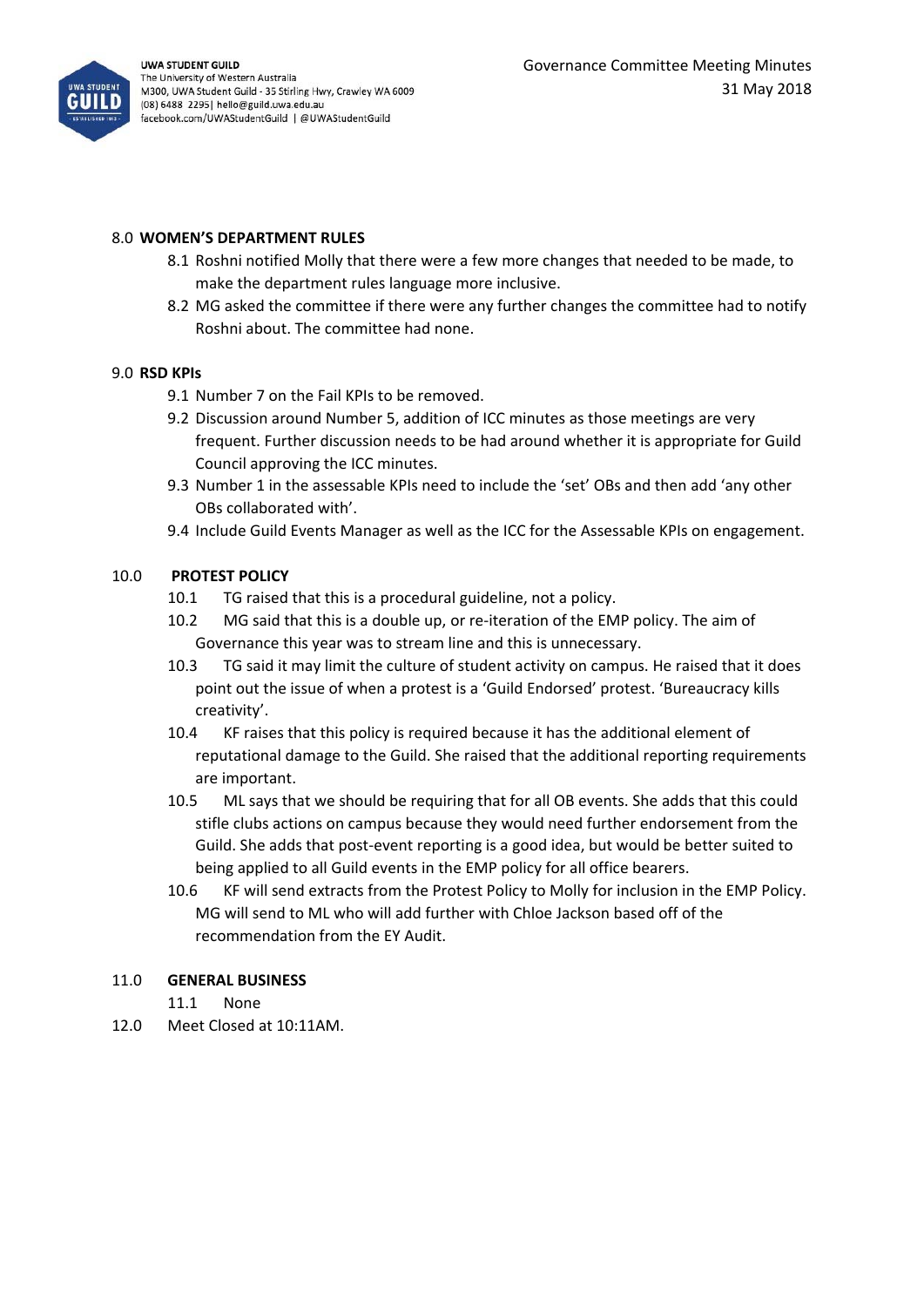# **MINUTES Equity & Diversity Committee**



12:00pm 26 June 2018

### **Attendance**

Present

 Megan Lee (ML) (Chair) Basundhara Dutta (BD) Roshni Kaila (RK) Tim Hebbard (TH) (OCM) Dylan Perkins (DP) Peter Watson (PK) Sharon Ndj (SN) Pheobe Ho (PH) (by invitation) Maddie Hedderwick (MH) (by invitation) Tony Goodman (TG) Jenny Ophel (JO)

### Apologies

#### **1. Welcome and Opening**

ML acknowledged that UWA is situated on Nyoongar land. ML paid her respects to Nyoongar elders past, present and future.

ML welcomed all attendees and accepted apologies.

- **2. Confirmation of Previous Minutes**  Confirmed
- **3. Business Completed Via Circular**  Nil

#### **4. Committee Business**

- 4.1. Inclusion and Diversity Committee (update on SWAN) ML advised it has been completed. ML had raised with the I&D Committee the issue around lack of student engagement during the process and requested more student involvement next time.
- 4.2. Ethno Convener RK has not had an opportunity to meet with Chloe as yet. Suggested waiting until Semester starts before advertising for Convener.
- 4.3. International Students Study Smarter Assistance deferred until next meeting
- 4.4. Student Parents on Campus ML is working with Libraries directly. The Reid Library space will be used for group study whilst the Science Library will primarily be for individual study. Libraries will grant access to students who register to use the space. Libraries advised they cannot release the student information but are happy to send communications to this group on the Guild's behalf.

PH would like the results from the SPoC survey published. RK to discuss with Chelsea.

Various discussions have been held with University but it is not feasible to have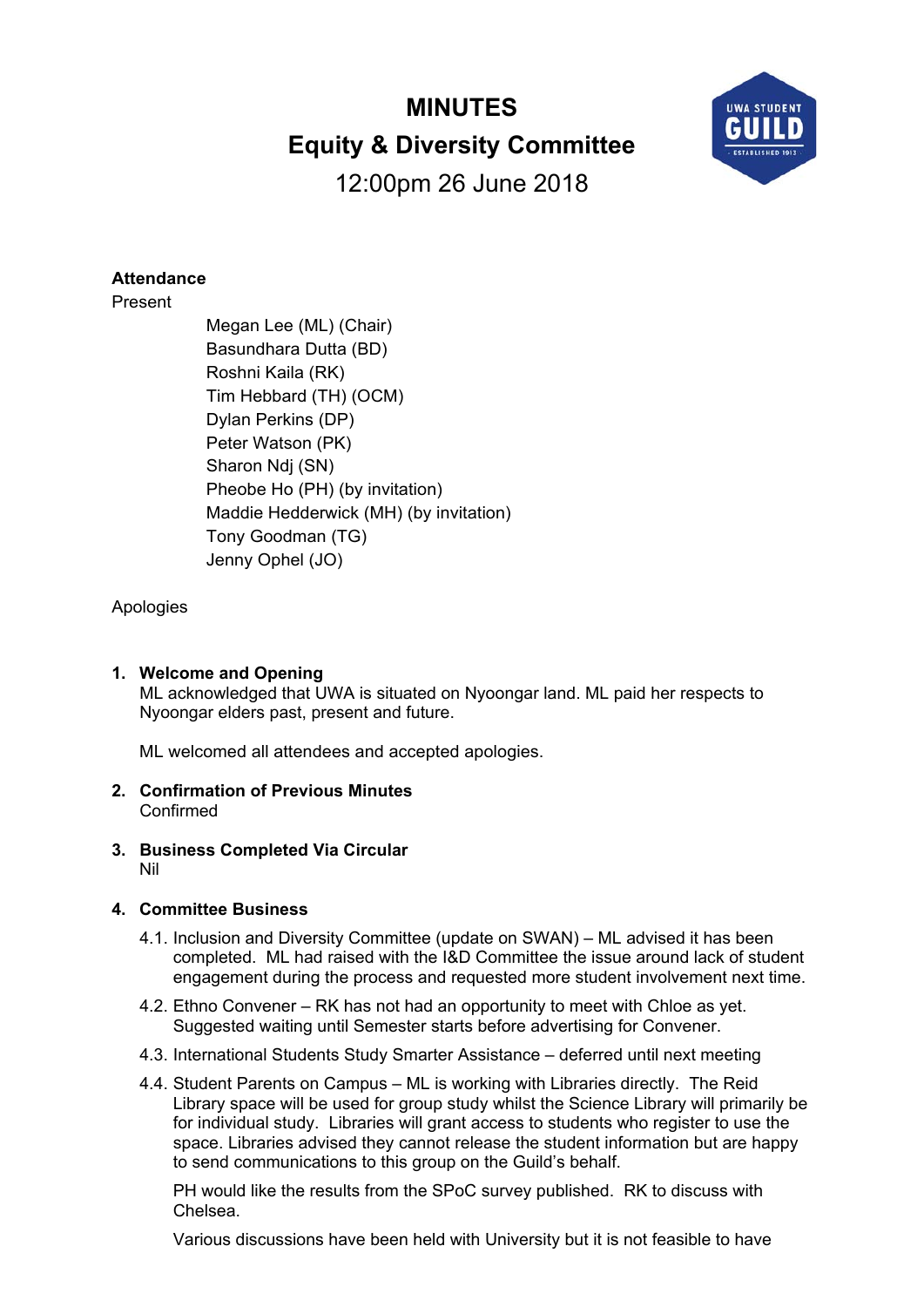# **MINUTES Equity & Diversity Committee**



# 12:00pm 26 June 2018

another child care centre on campus.

Action: DP to canvass local child care centres around the possibility of offering discounts to UWA students.

Action: PH to send all previous information to NB to progress

4.5. Certificate Name Changes – ML raised the issue with UWA E&D and UWA have agreed to waive the fee to have certificates re-issued due to name changes. UWA E&D are working with UWA IT to have preferred name as default in Calista.

DP meeting with Di Regan-Roots to try and change the policy on acceptance of name change for current students (to eliminate fees).

#### **5. Other Business**

- 5.1. Safety/Wellbeing on Campus ML and TG meeting with Chris Masey and Tim Martin (Murdoch). TM is trying to get Headspace onto Murdoch Campus. UWA may be able to link in with the arrangements. PH/DP would like UWA to consider a 24 hour hotline on Campus.
- 5.2. Ethno Committee RK advised Committee rules are being reviewed to determine the scope.
- 5.3. College Row Audit looking at culture in Colleges and response to reports of misconduct. Steering Committee meeting on Monday 2 July.

#### 6. **Next Meeting**

2:00pm, 26 July 2018

Meeting closed at 12.51pm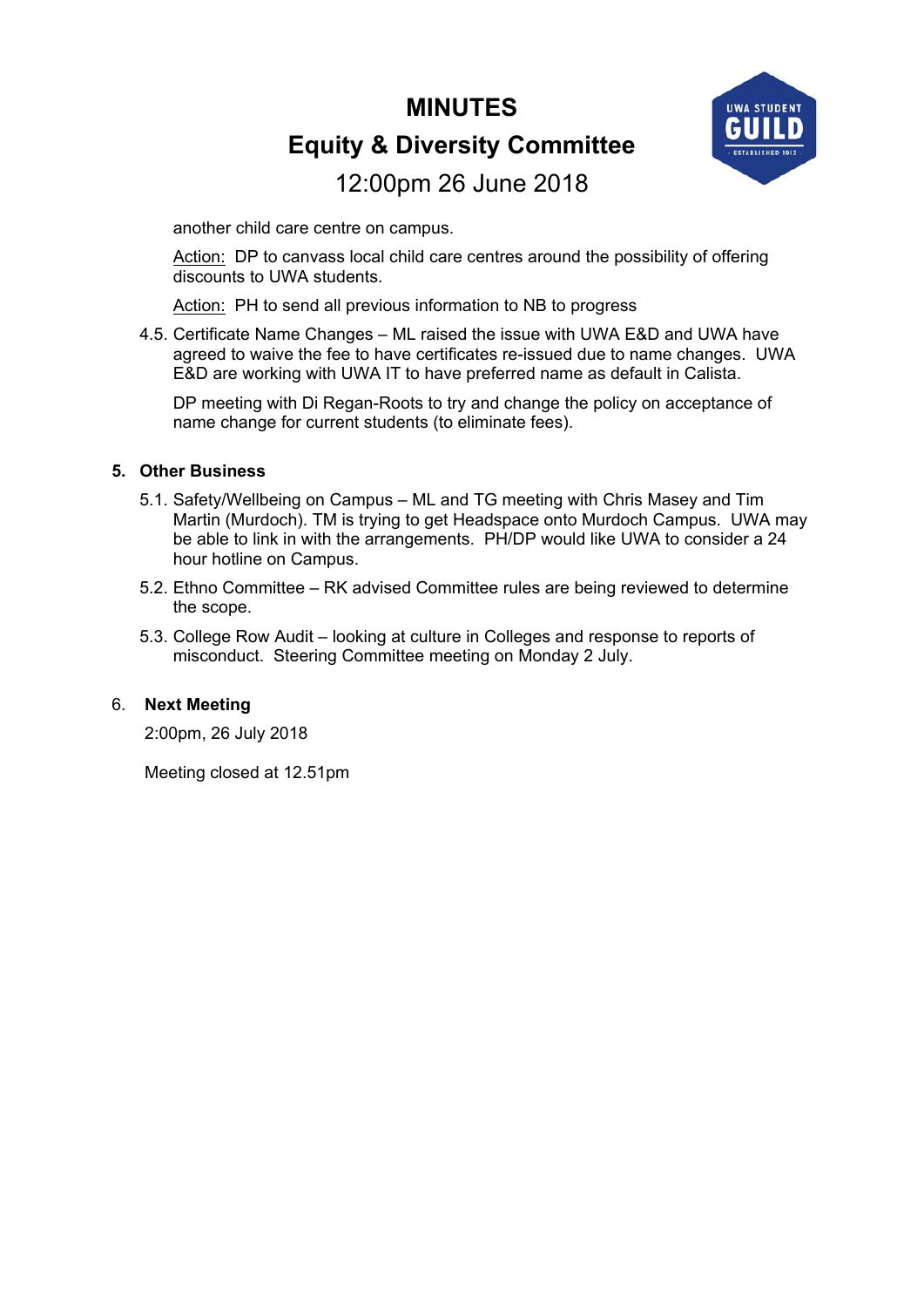

The University of Western Australia Governance Committee Meeting Agenda

M300, 35 Stirling Highway, Crawley, WA 6009 July 2018 (08)64882295, hello@guild.uwa.edu.au facebook.com/UWAStudentGuild

- **1.0 WELCOME AND OPENING** 
	- **1.1 Attendance** 
		- **1.1.1 Molly Goldacre, Yerim Won, Megan Lee, Lachlan Waller, Kate Fletcher, Sharon Ndj, Mike Anderson**
	- **1.2 Apologies 1.2.1 Ben Perry, Chloe Keller**
	- **1.3 Absent 1.3.1 Tony Goodman**
- **2.0 DECLARATION OF POTENTIAL OR PERCEIVED CONFLICTS OF INTEREST 2.1 NONE.**
- **3.0 CONFIRMATION OF PREVIOUS MINUTES 3.1 APPROVED.**
- **4.0 BUSINESS ARISING FROM MINUTES 4.1 NONE.**

# **5.0 GUILD REGULATIONS MADE UNDER STATUTE 20**

- 5.1 Table of changes document
	- 5.1.1 MG notes that changes to regulations take some time as the Senate requests a number of documents and versions for presentation at Senate.
	- 5.1.2 Consulted with Volunteering, Joseph Chan and last years PAC Consultation regarding VACE Chair and the decision was to make it part of the PAC portfolio. Have included that it can be the PAC President on Nominee to ensure that there is still someone from that portfolio who can fully dedicate themselves to the committee.
	- 5.1.3 MG and ML couldn't find an ABN for WASAC so ML and TG will reach out to the School of Indigenous Studies to find out how WASAC is structured and what their legal company status might be.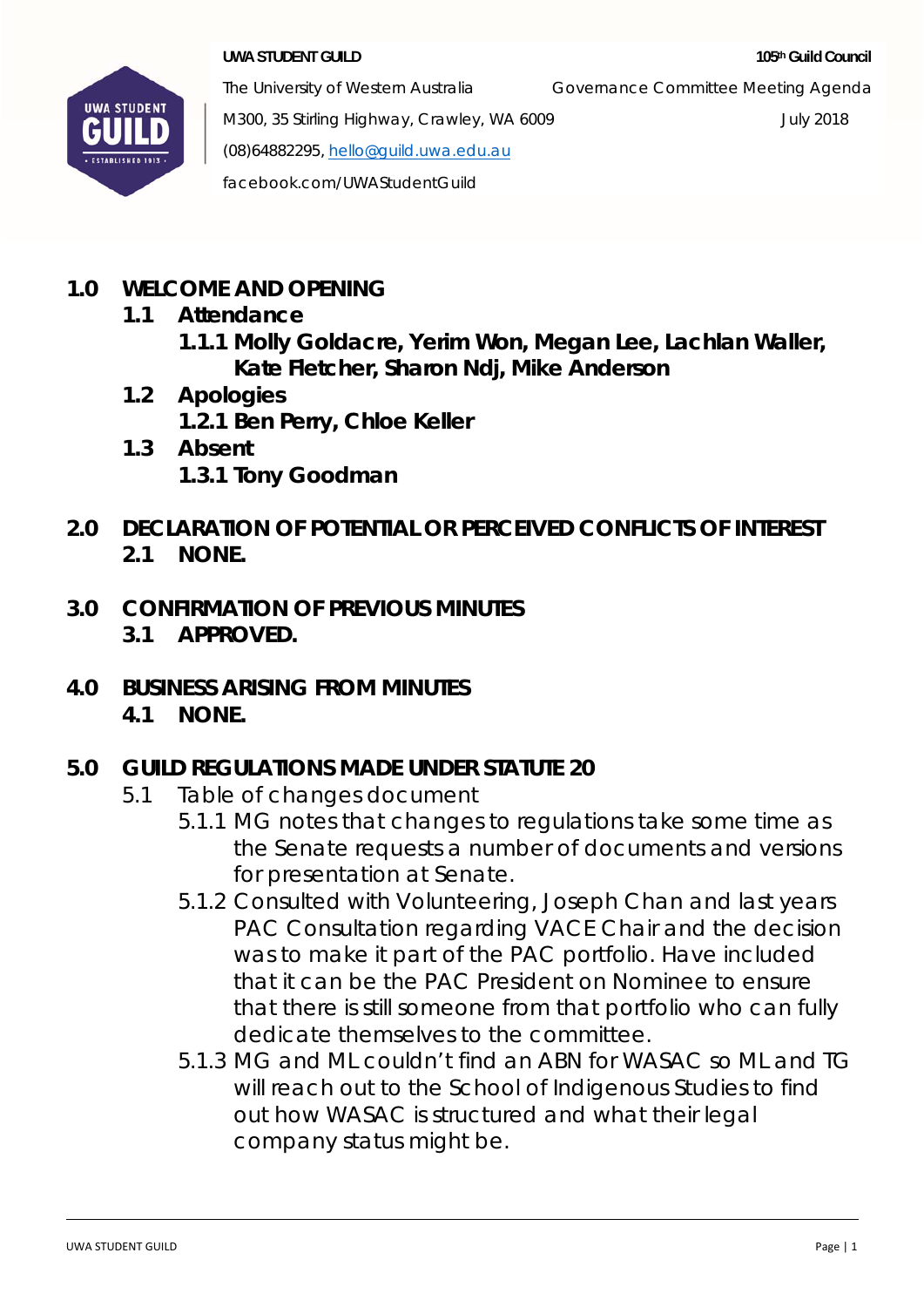

The University of Western Australia Governance Committee Meeting Agenda

M300, 35 Stirling Highway, Crawley, WA 6009 July 2018 (08)64882295, hello@guild.uwa.edu.au facebook.com/UWAStudentGuild

- 5.1.4 MG asked for feedback. MA asked about the removal of SPOC and Access. MG clarified that it should say remove
	- SPOC and **add** Access. **Action: MG to rectify.**
- 5.1.5 MG asked to vote and accept the changes.
- 5.1.6 PASSED UNANIMOUSLY

# **6.0 WOMEN'S DEPARTMENT RULES**

- 6.1 MG said that Roshni Kaila's concerns were solved in a discussion with MG and Roshni no longer wishes to change the rules from when they were first tabled last Governance meeting.
- 6.2 MA notes that 3.6 refers to 2.4 which should refer to 3.4. **Action: MG to rectify.**
- 6.3 PASSED UNANIOUMOUSLY.

# **7.0 RSD KPIs**

7.1 Tabled for when Ben Perry is back and can speak to them.

# **8.0 EMP POLICY**

- 8.1 MG notes that this is a very thorough policy that has been made in consultation with the Guild Events Manager and the AD Student Services, considering the EY Audit of our events earlier in the year.
- 8.2 TG said that he thinks this is extremely comprehensive and Chloe Jackson has taken everything from the EY Audit and actioned it in this policy.
- 8.3 ML said that she spoke with Chloe Jackson regarding last months discussion regarding the protest policy, and she said it would not be appropriate to have such specific requirements in the overarching EMP Policy and it would be better in the events procedures document that the Guild Event Manager follows.
- 8.4 KF notes that on page four reference to 'Event Manager' should be 'Guild Event Manager' to make clear that the Guild Staff Member is the one who requests extra information or compliance.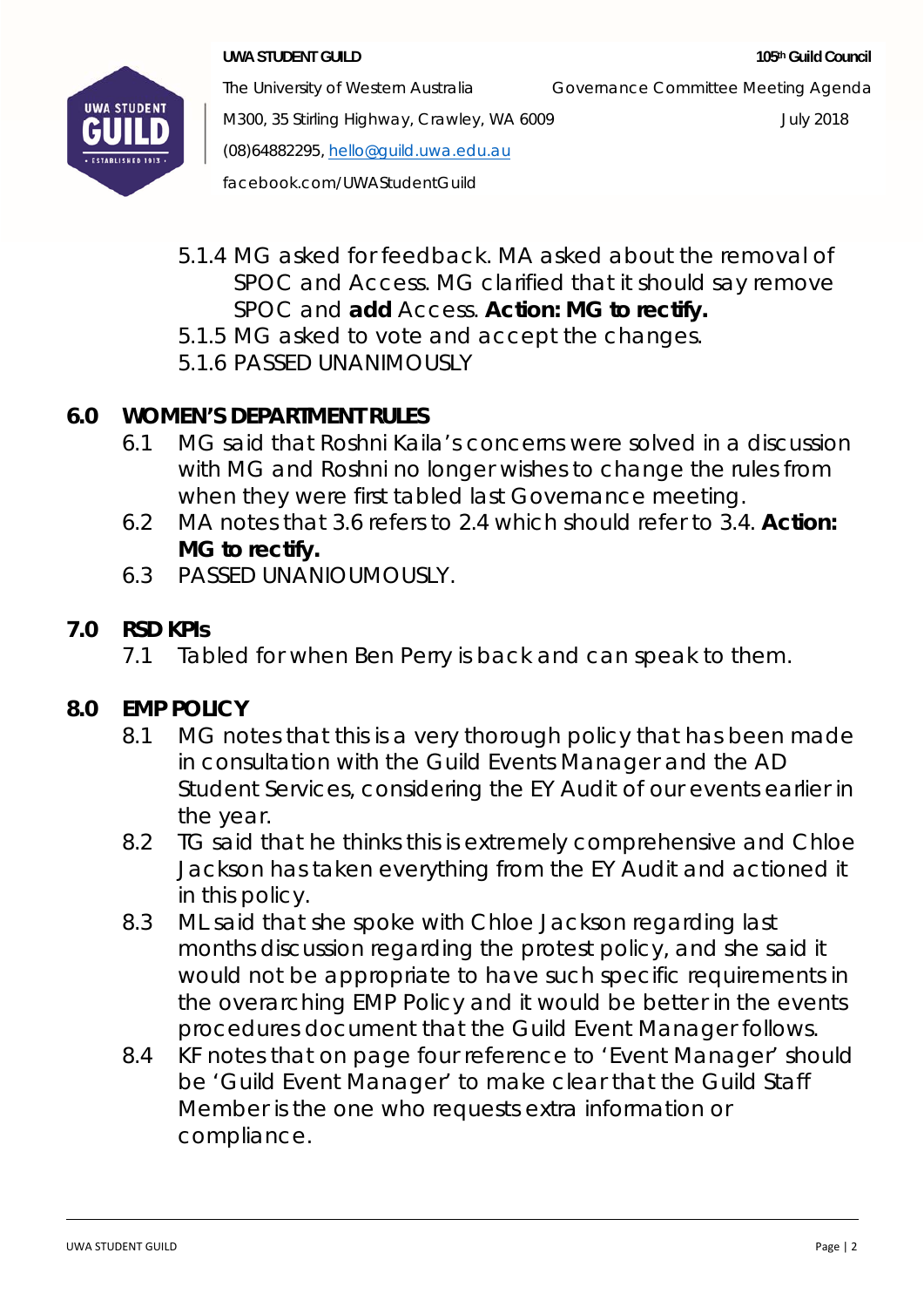

M300, 35 Stirling Highway, Crawley, WA 6009 July 2018 (08)64882295, hello@guild.uwa.edu.au facebook.com/UWAStudentGuild

The University of Western Australia Governance Committee Meeting Agenda

- 8.5 KF asked if there was anywhere in this policy that we could keep information or request clubs to give post-event debrief information to the Guild to get them to show the value of their event to the Guild. ML said that that seems overly onerous and more red tape for clubs than is necessary. MG suggested we limit that to Guild Office Bearer events and put that in the Events Management Procedure document that the Guild Events Manager has.
- 8.6 MA suggests if KF's goal is to ensure protest are valuable and run better each year, then shouldn't that be a guide or handbook as opposed to a set of rules.
- 8.7 KF suggested that there needs to be a set of rules for events that risk the Guild's reputation. ML notes that 'piss ups' are more likely to risk our reputation, and events such as PROSH are the ones that get the most attention as opposed to protests.
- 8.8 MG suggested that we should again, stick to keeping this in the procedure document to ensure that we're creating a culture of robust and valuable events and we can take a deeper dive into discussion about what reporting requirements we would like at a later time.
- 8.9 MG moves to a vote.
- 8.10 PASSED UNANIMOUSLY.

# **9.0 EDUCATION COUNCIL RULES**

- **9.1** MG notes that there were some discrepancies with these. 6(v) referenced itself, which has been fixed. Removed any reference to AGMs and changed to Annual Elections.
- **9.2** MG spoke to Conrad Hogg about a question that KF raised about award criteria. MG said that Conrad informed her that the FACSOCs vote on the criteria. ML noted that the criteria voting happens two Ed Council meetings before the Guild Ball. KF said it would be better if FACSOCs knew the criteria earlier.
- **9.3** ML suggested we take it back to Conrad the suggestion that we require in the rules that the criteria be passed in the January Education Council meeting. MG said that the rationale for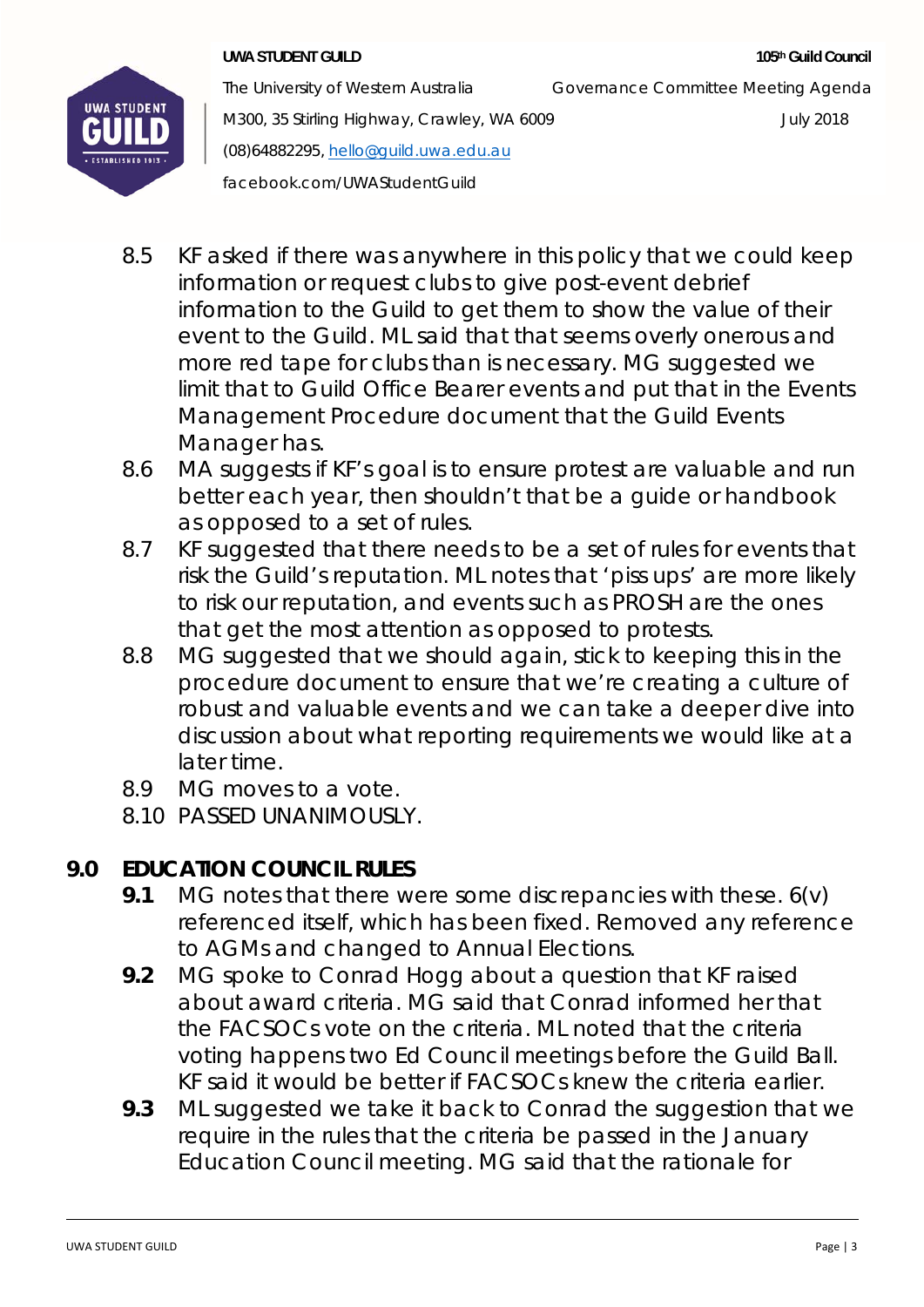

The University of Western Australia Governance Committee Meeting Agenda

M300, 35 Stirling Highway, Crawley, WA 6009 July 2018 (08)64882295, hello@guild.uwa.edu.au facebook.com/UWAStudentGuild

passing it later was to allow for any later criteria items that weren't anticipated. KF suggested a base criteria be passed and then additional criteria can be added later.

- **9.4** SN asked about the difference between society representatives and society delegates. ML clarified that society representatives are the presidents and delegates are either their Education VP or nearest equivalent. ML said this is to allow for flexibility where FACSOCs have different structures.
- **9.5 Deferred**

# **10.0 GENERAL BUSINESS**

**10.1** SN raised the Guild Policy Book and noted some admin errors. **Action: ML to rectify.** 

# **11.0 CLOSE AND NEXT MEETING**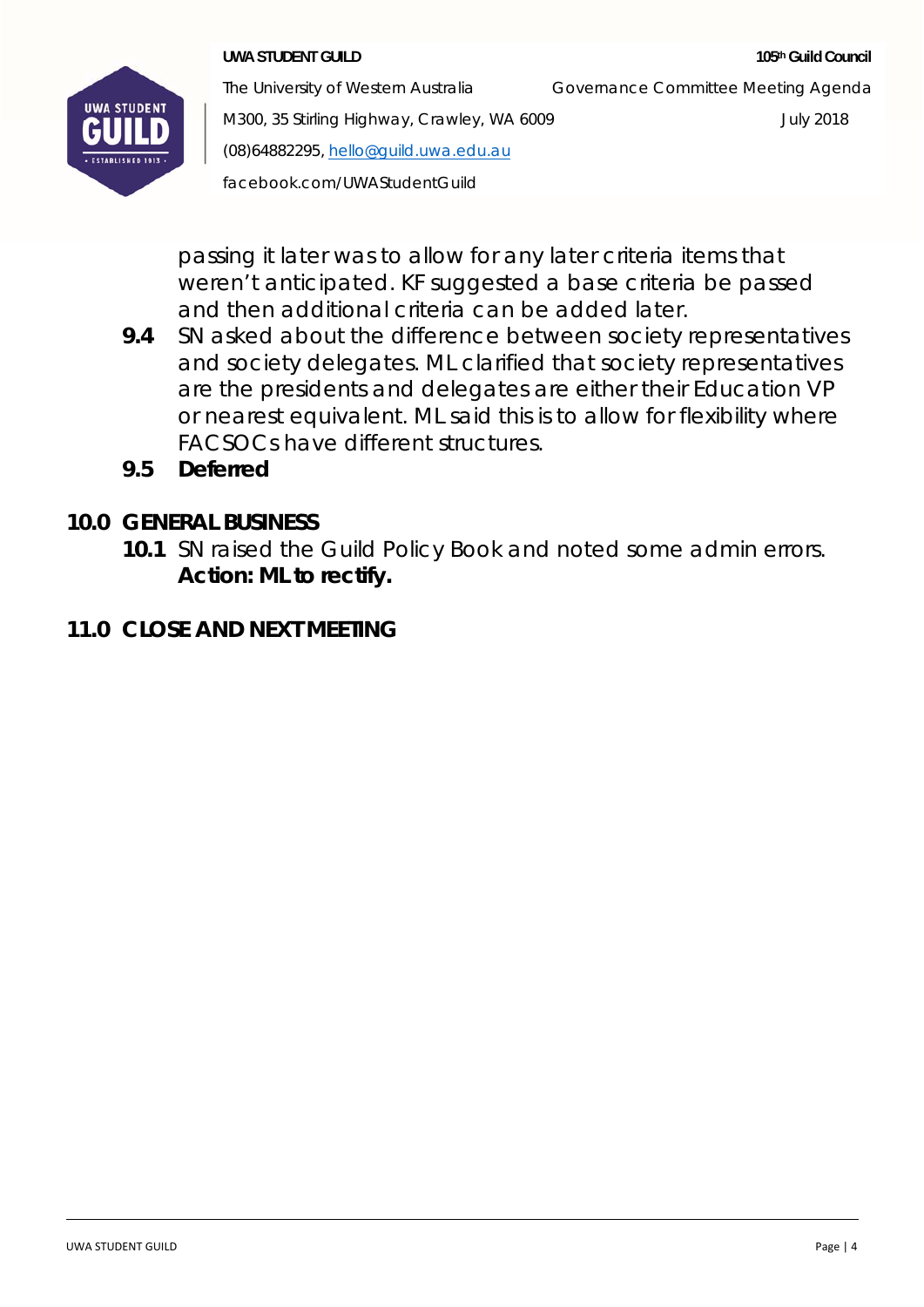

The University of Western Australia Governance Committee Meeting Agenda

M300, 35 Stirling Highway, Crawley, WA 6009 29th October 2018 (08)64882295, hello@guild.uwa.edu.au

facebook.com/UWAStudentGuild

# **1.0 WELCOME AND OPENING**

## **1.1 Attendance**

Chair- Molly Goldacre (MG), Megan Lee (ML), Ben Perry (BP) Mike Anderson (MA), Kate Fletcher (KF), Lachlan Waller (LW), Sharon Ndjibu (SN) & Patricia Paguio (PP) – proxying for Yerim Won

# **1.2 Apologies**

Tony Goodman

### **2.0 DECLARATION OF POTENTIAL OR PERCEIVED CONFLICTS OF INTEREST**  None

# **3.0 BUSINESS ARISING FROM MINUTES**

None

# **4.0 GUILD REGULATIONS MADE UNDER STATUTE 20**

MG and ML update on the table of changes document previously approved that requires a few additional inclusions:

- MG need to add in a version of a "Rep Elect" training in the general regulations to ensure that councillors have the smoothest transition onto their committees. Want to maximise as an organisation the transfer of knowledge between each year. Typically, these meetings would be in November so that they then have a month in that committee and can shadow for a month.
- MG MCW has now been moved out of the ISD constitution and now needs to have their own set of rules. ML – met with Jacque this year's MCW director and Suchi the interim ISD president, their preference for moving MCW out of ISD to PAC. But when ML raised to them that they could function like Relay for Life or PROSH they all agreed that that is the best way to move forward. A panel would meet and select a Director and then a selection process for their committee. This is currently what they are running now anyway, and the rules should be brought to current practice. ML raises that MCW has also grown now and has a large amount of external engagement and funding and their first preference is to have a separate structure like Relay for Life and report directly to Guild Council. BP asked if there are any downsides to them not being under PAC, MG highlighted that it doesn't limit them asking PAC for help but gives them legitimacy to make their own decision to how they want to run. ML also said that if they fall under a department or sub council they have to go sit through those meetings that don't relate to them. KF asked about other themed weeks moving out from a sub council like Fringe festival moving out of PAC. ML outlined how this would not happen as those weeks are heavily tied to that sub council and are an initiative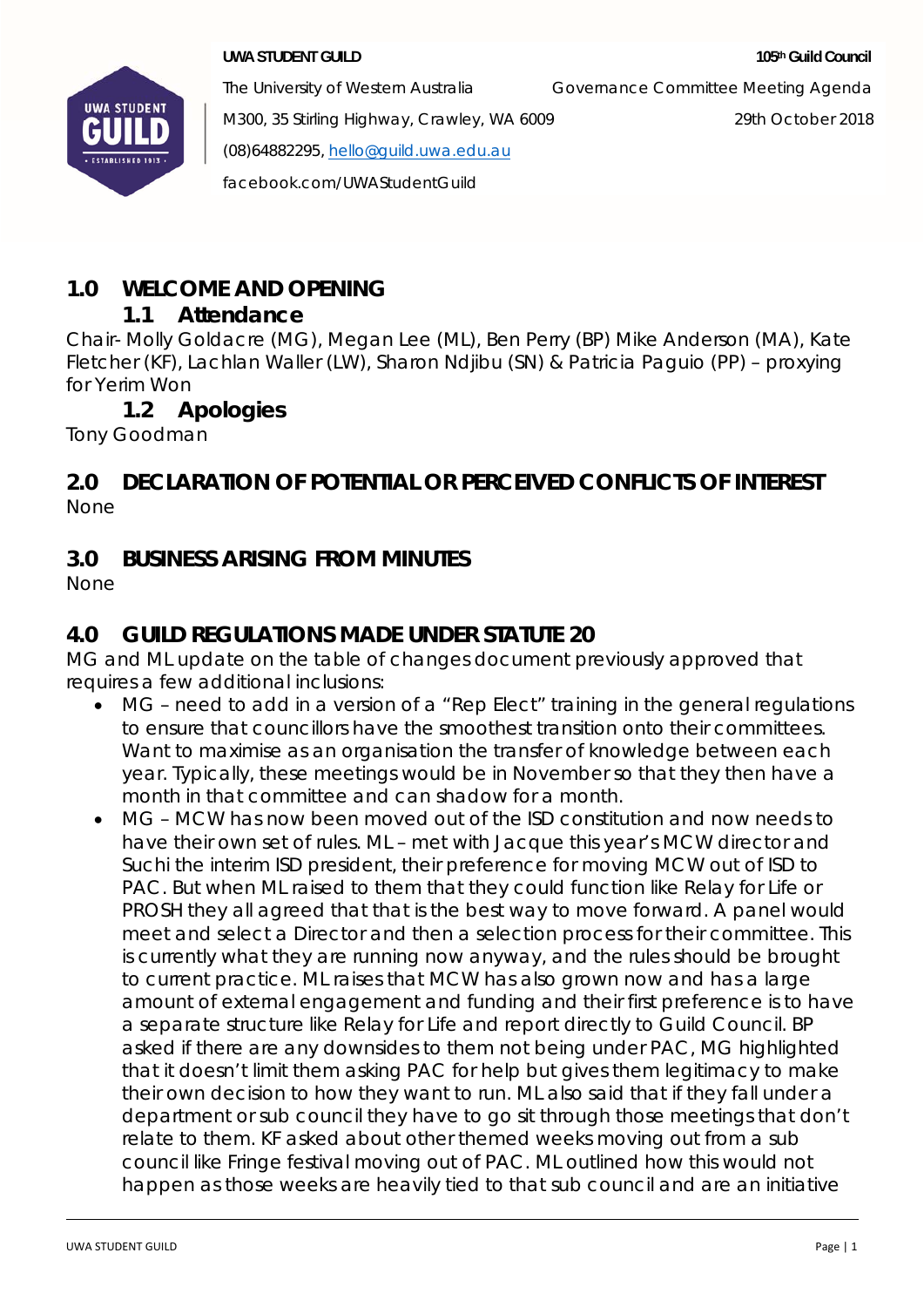### **UWA STUDENT GUILD 105th Guild Council <b>105th Guild Council 105th Guild Council**



The University of Western Australia Governance Committee Meeting Agenda

M300, 35 Stirling Highway, Crawley, WA 6009 29th October 2018

(08)64882295, hello@guild.uwa.edu.au

facebook.com/UWAStudentGuild

of that specific sub council, or department, where as MCW has grown so much that it exists own its own.

- Eligibility requirements for Pelican editors need to be removed out of our general regulations, ML explains she has had advice from the University that certain things should be in by laws. It is not just the eligibility requirements for Pelican Editors it is also things like the membership of committees. ML uses the example of adding the Access Department increased membership on certain committees and that has to be taken to an OGM whereas that should operationally by in a by law that Guild Council has control over. BP asks how by laws would be amended. ML they would have to have a special majority something like a 75% majority but is something that we can decide and discuss later.
- MG raises that the WASAC issues about what we can regulate. MG and ML are still looking into the issue of the unsure nature of whether they are an incorporated body. ML this would change would be the funding, if they are we would have to give them a grant not an active account.

# **5.0 PROMOTIONS AND PUBLICATIONS POLICY**

MG this has been approved by Student Services now coming to us. KF raises that it should read 9.0, PP and MA also raised minor grammar issues.

MA – potentially for the impairment or disability discrimination there should may be some inclusion about wording around these areas. Also, direction to the access for advice on this, just something to think about.

LW – for 5.3 it doesn't cover a large scope of warnings for other sensitive topics. We should change that to be wider?

BP – How would this be publicised, how is this actually put into effect?

MG - It is for what they are trying to get publicised through the Guild channels. Whether it is a poster for an event and it is approved then this needs to be included on that approved publication.

ML – The issue with 5.3 we shouldn't make it too restrictive and in the policy itself we don't need a schedule of all the disclaimers. That should be a working document that the Engagement Guild staff have.

MG – Amend 5.3 to read "To the best of the creator's knowledge, the content displayed in a promotion or publication must accurately reflect the activity or event in question. If lewd, possibly offensive or distressing material is expected to be featured in the activity or event, an appropriate disclaimer must be present. Consultation with the Engagement Manager is advised."

KF – 5.2 should read "not limited too" – accepted by everyone. KF also queried who approves this. ML explained that it is the Engagement Manager that does this but we do not want to specifically write in job titles in case it changes and it allows for the whole organisation of the Guild can raise this issues.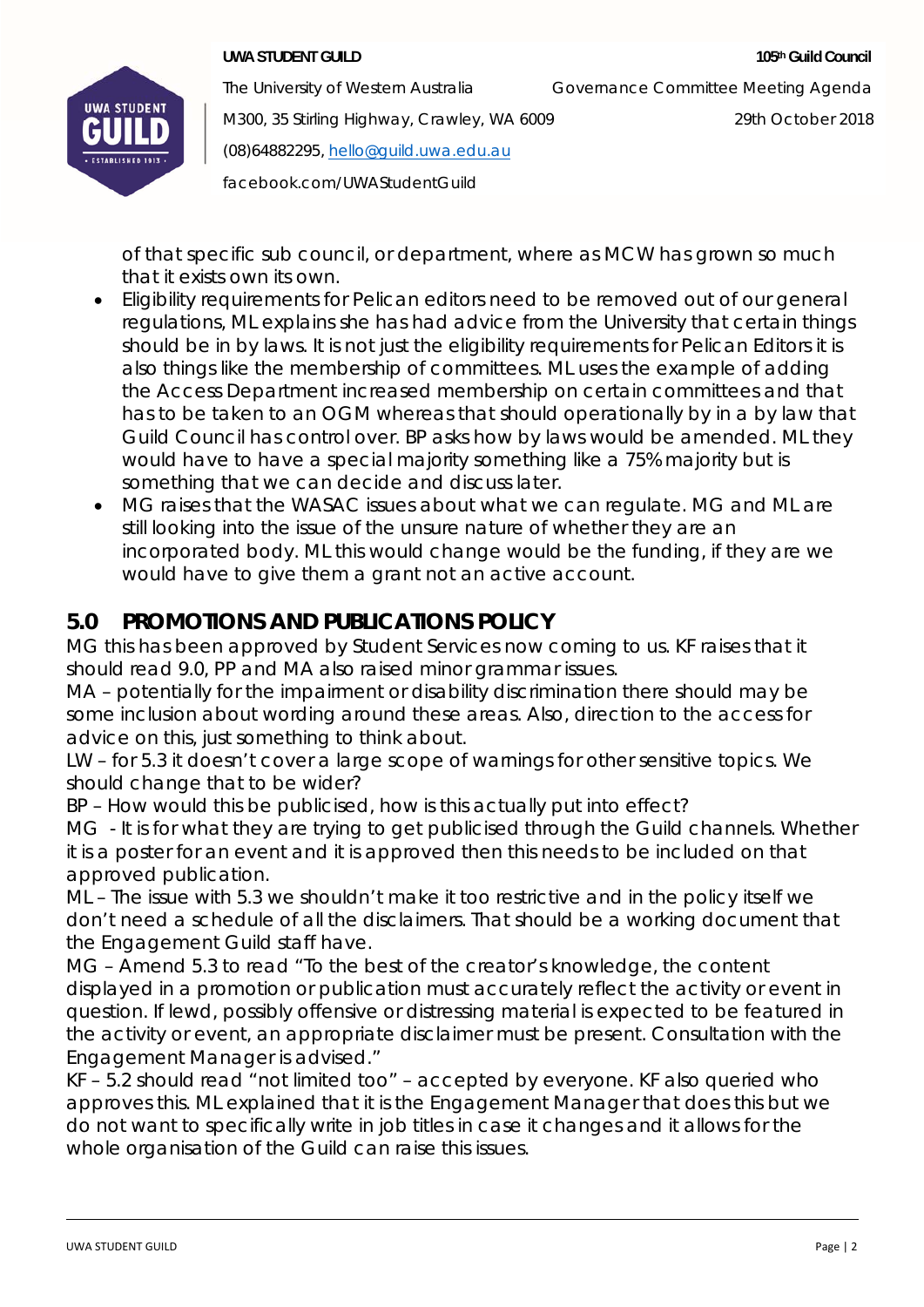

The University of Western Australia Governance Committee Meeting Agenda

M300, 35 Stirling Highway, Crawley, WA 6009 29th October 2018 (08)64882295, hello@guild.uwa.edu.au facebook.com/UWAStudentGuild

## **Vote on the PROMOTION AND PUBLICATION POLICY**

## - **Unanimously approved**

# **6.0 EDUCATION COUNCIL RULES**

MG – There were issues with the awards and when the criteria for the awards would vote on by the Faculty Societies. Conrad Hogg took it to the Faculty Societies and they reached a consensus that the awards criteria will be voted on before the end of Semester One teaching period but not earlier. They do not want it set sooner, so Faculty Societies aren't tailoring their events and "check boxing" for awards.

PP – minor changes: ISD President, add sport representative to standing invitees, Podiatric Medicine Student Society.

SN – Under Rule 7 and the EAN, who would a councillor send their objection too? MG – Like any other objection to a motion or decision they would send it formally to the Guild Secretary.

BP – Why has the change to Rule 7 been made to just Education Council Executive? ML – It is more proactive set up, and more time sensitive. It has to be approved by the people directly representing those issues, The Education Council Executive, who have to report to Guild Council.

### **Vote on the EDUCATION COUNCIL RULES**

- **Unanimously approved** 

# **7.0 EMP POLICY**

MG – still waiting to be sent the approved document for Student Services. Policy Tabled.

## **8.0 PRIDE DEPARTMENT RULES**

MG did not receive back communication from Reece Gheradi on small edits that needed to be made. Tabled for later discussion.

# **9.0 ETHNOCULTURAL COLLECTIVE RULES**

MG – Worked in consultation with Basundhara, Roshni and Saleem on developing the Ethnocultural Collective Rules. There were a few language choices that needed to be made and editing of the old rules. The collective themselves decided on the term "Culturally and Linguistically Diverse" as the term of reference for the members. All the other rules are the same as formal rules as departments.

PP – How do they become members of the collective?

MA – It is automatic for Guild members.

LW – Why does it say "all students that identify", could that not raise issues for the collective?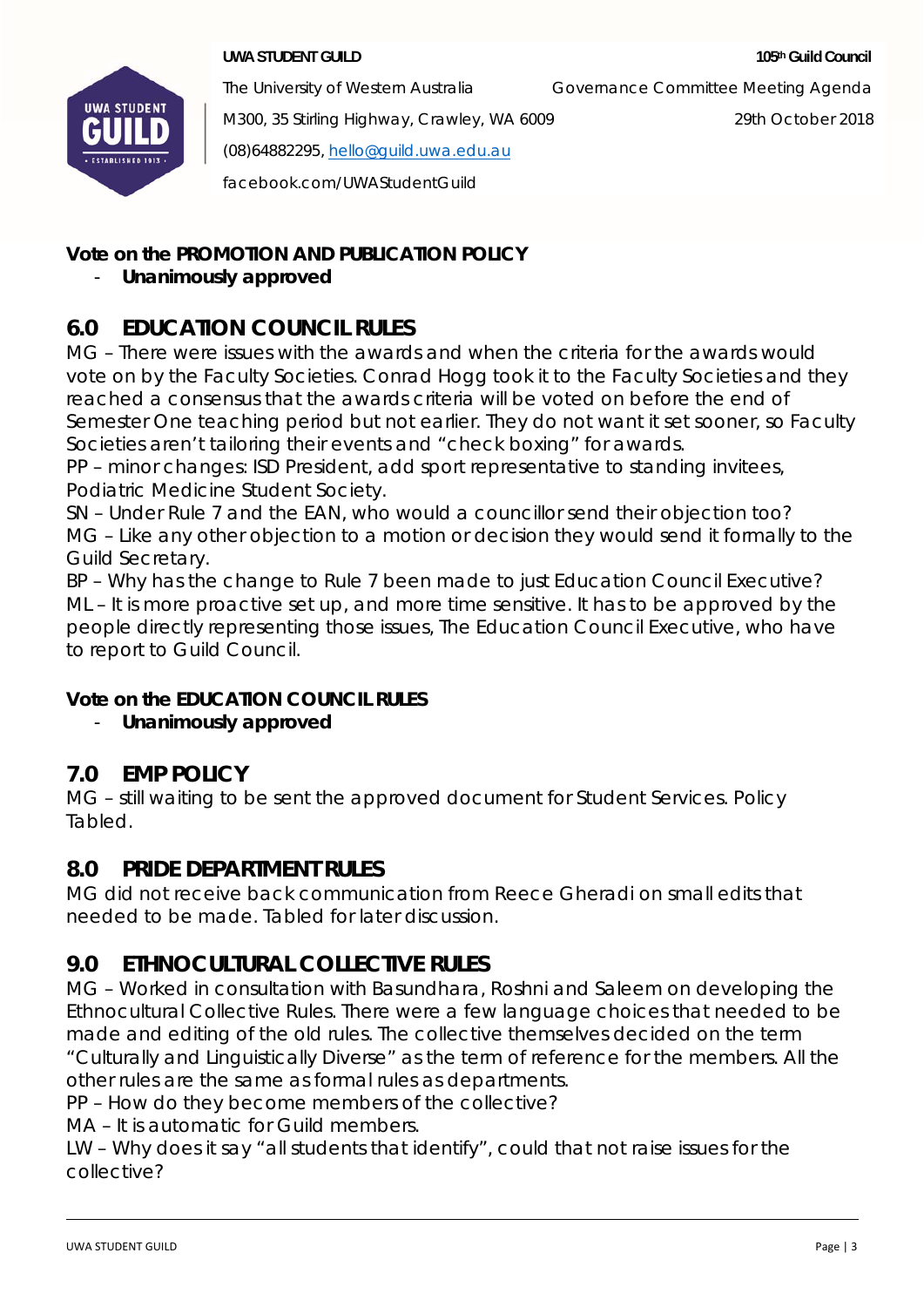

The University of Western Australia Governance Committee Meeting Agenda

M300, 35 Stirling Highway, Crawley, WA 6009 29th October 2018

(08)64882295, hello@guild.uwa.edu.au

facebook.com/UWAStudentGuild

ML – There are still people who experience some sort of discrimination even if they are not a person of colour because they are from a culturally and linguistically diverse background. The collective has made a decision to make it not a person of colour collective and it being for anyone that experience discrimination due to being culturally and linguistically diverse.

MG – That is why we have included membership suspension so that if people are trying to manipulate and find loop holes there is scope for any behaviour that goes against the objectives of the behaviour.

SN – How are they getting funded?

ML – Collectives are funded out of the President's special project. They need to prove longevity over 2 years before they can become a department and have their own budget line.

## **Vote on the ETHNOCULTURAL COLLECTIVE RULES**

- **Unanimously approved** 

# **10.0 RSD CONSTITUTION**

MG – Passed a version in March, two adjustments:

- Move to General Secretary
- Need to change the wording due to Trinity Residential College not have a Residential Club and therefore no president any more. Just have added in a clause so that if they do not have a residential club they can still have representatives from that college on the RSD and IC.

BP – Just wanted to flag the issue of having paid people in these residential club position and the need to define what a residential club is.

ML – they are still elected but they are also required to be an RA. The main issues is that across College Row the residential clubs are not the same and the only independent one left is the St Thomas Moore one. Is the issue that they are employees of the college?

BP – If you are not elected that is an issue and also if you receive a wage not a stipend. MG – Need to be very careful, being a President of a college is a large task. Just like other student representatives at other Universities are paid just because you are paid does not inhibit your ability to fulfil your elected duties and responsibilities. MG stressed the importance of the issue being when the College administration just picks someone to be that college's "representative".

ML – We should only be filling that void with our own election when there is not already a student mandate.

PP – Has the RSD election regulations been made?

MG – Not yet, Maddie and MG will meet to draft and they will be handed on to the next governance committee. Their elections will be moved to an AGM like an autonomous department.